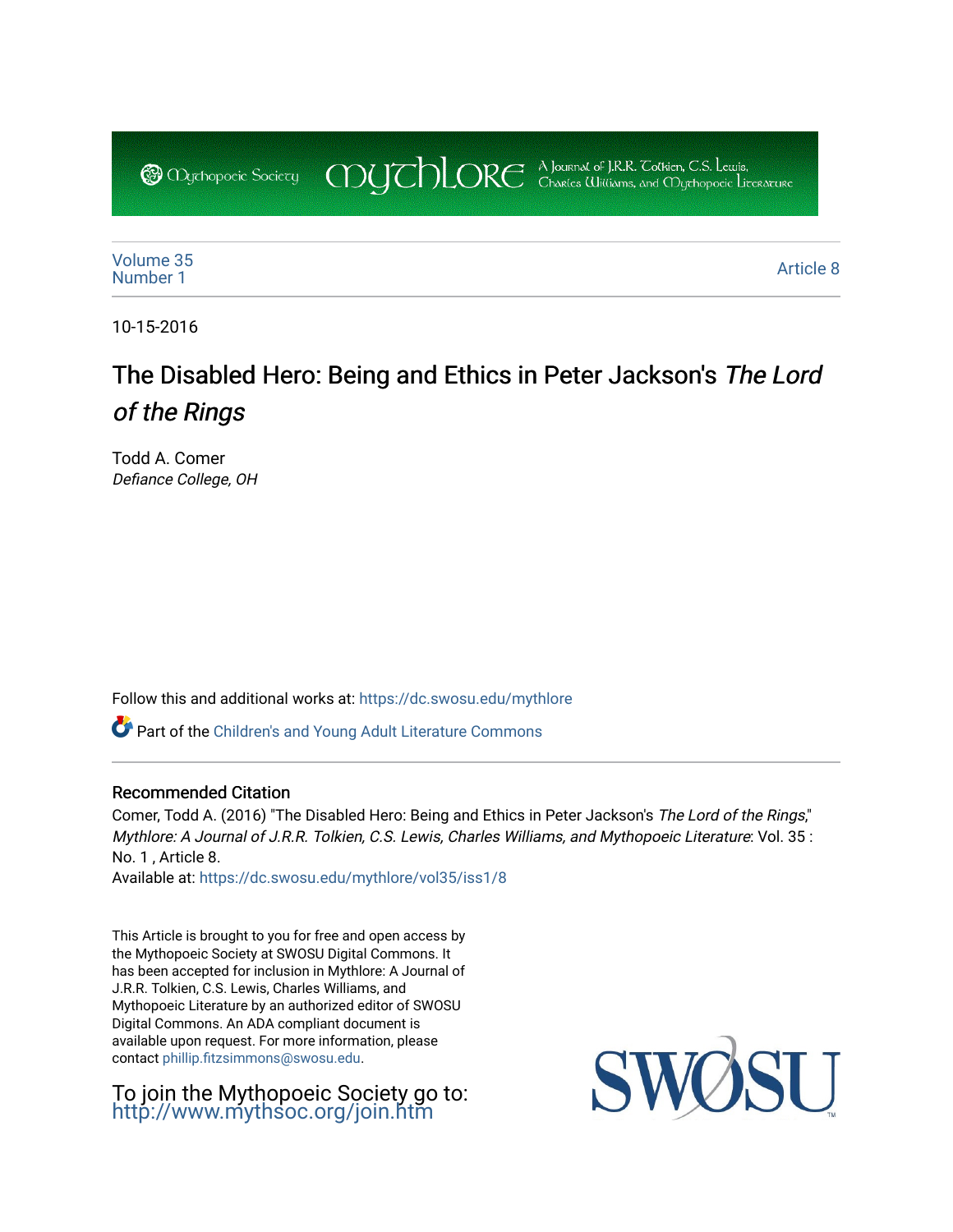# Mythcon 52: The Mythic, the Fantastic, and the Alien

Albuquerque, New Mexico; July 29 - August 1, 2022 <http://www.mythsoc.org/mythcon/mythcon-52.htm>



## Abstract

Explores the imagery and implications of the wounded body in Peter Jackson's films of The Lord of the Rings, and applies principles of disability theory to several characters but in particular to Frodo.

# Additional Keywords

Disability Theory; The Lord of the Rings (film trilogy). Dir. Peter Jackson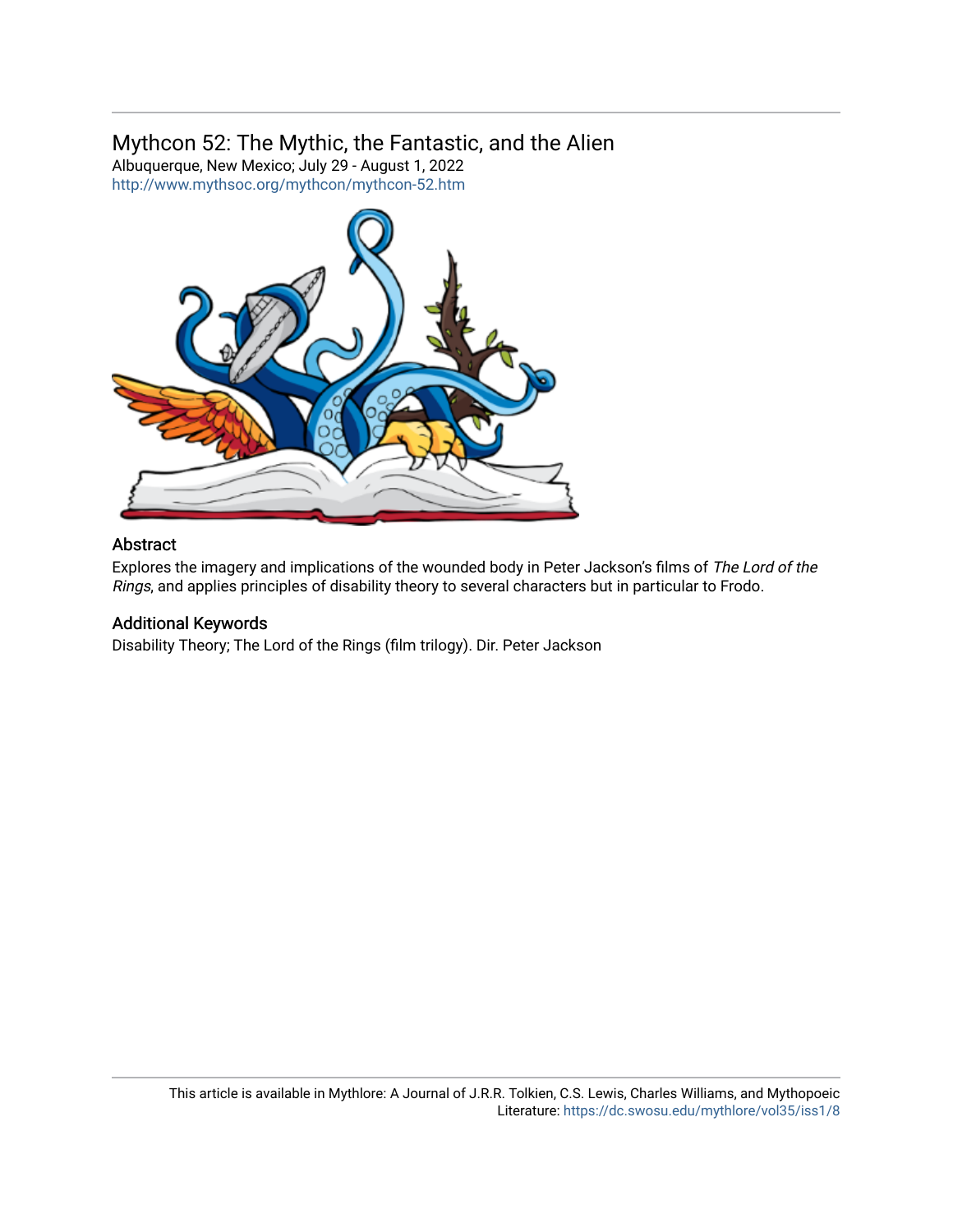

# $\mathrm{D} \in \mathcal{D}$  isabled  $\mathrm{D} \in \mathcal{D}$  being and Echics in *pecer Jackson's The Loro of the RINGS*

# TOOO A. COMER

I by musc Decer Jackson's plops be so interminably, so *painfully* long? My simple response is that Jackson's films are ultimately an untimely meditation on pain, on the way that a wound affects *being* in the world. Consider for a moment the towers of Barad-dûr and Orthanc, Sauron and Saruman's towers, respectively. These towers are impregnable, impervious, impermeable. The exteriors are like smooth metal, allowing for no crevices or entry points to the interior. The only thing in the films that is less permeable would be the Ring of power itself which must be seen—in light of the rigid purity of its band—as the exemplary symbol of exclusion. Mount Doom, by contrast, is riven with cracks and openings. Mount Doom is *open*. Its interior is gaping open to others, a wounded tower through whose crevices we can glimpse an interior of bloodlike lava —and, no, it should come as no surprise that this impermeable ring comes to its end in a space of such utter permeability.

Of course, Frodo Baggins is the obvious example of wounding or disability with Gollum and Sauron running closely behind. One of the chief concerns of disability studies is the way in which people with disabilities are represented, and Jackson's films are intriguing in that they offer both a disabled villain and a disabled hero. Sauron, who has lost a finger and thereby his entire body, is a typical caricature. As Paul K. Longmore puts it succinctly, "[d]eformity of body symbolizes deformity of soul" (133). In stereotypical fashion, Sauron's bodily deformity then indicates an interior (moral) perversion. However, the films also provide us with Frodo, short of stature and permanently wounded, who is not merely a hero, but a hero worthy of obeisance from King Aragorn. Frodo is that rarest of things, a seemingly positive representation of a person with a disability. This theme of woundedness and disability is made explicit in the naming of Samwise Gamgee, Frodo's nurse of sorts. *Gamgee*, also the surname of Joseph Sampson, a surgeon, has a direct connection to wounds since "gamgee" has come to "designate a wound-dressing" named after the above surgeon ("gamgee"). The essential drama of the films, as I argue below, is bounded by a concern with health and disability as the openness of a wound is a threat to Sauron, and to Jackson's narrative; for Sauron, it is a literal threat as he wants to return to a whole, therefore more powerful body; for Jackson, I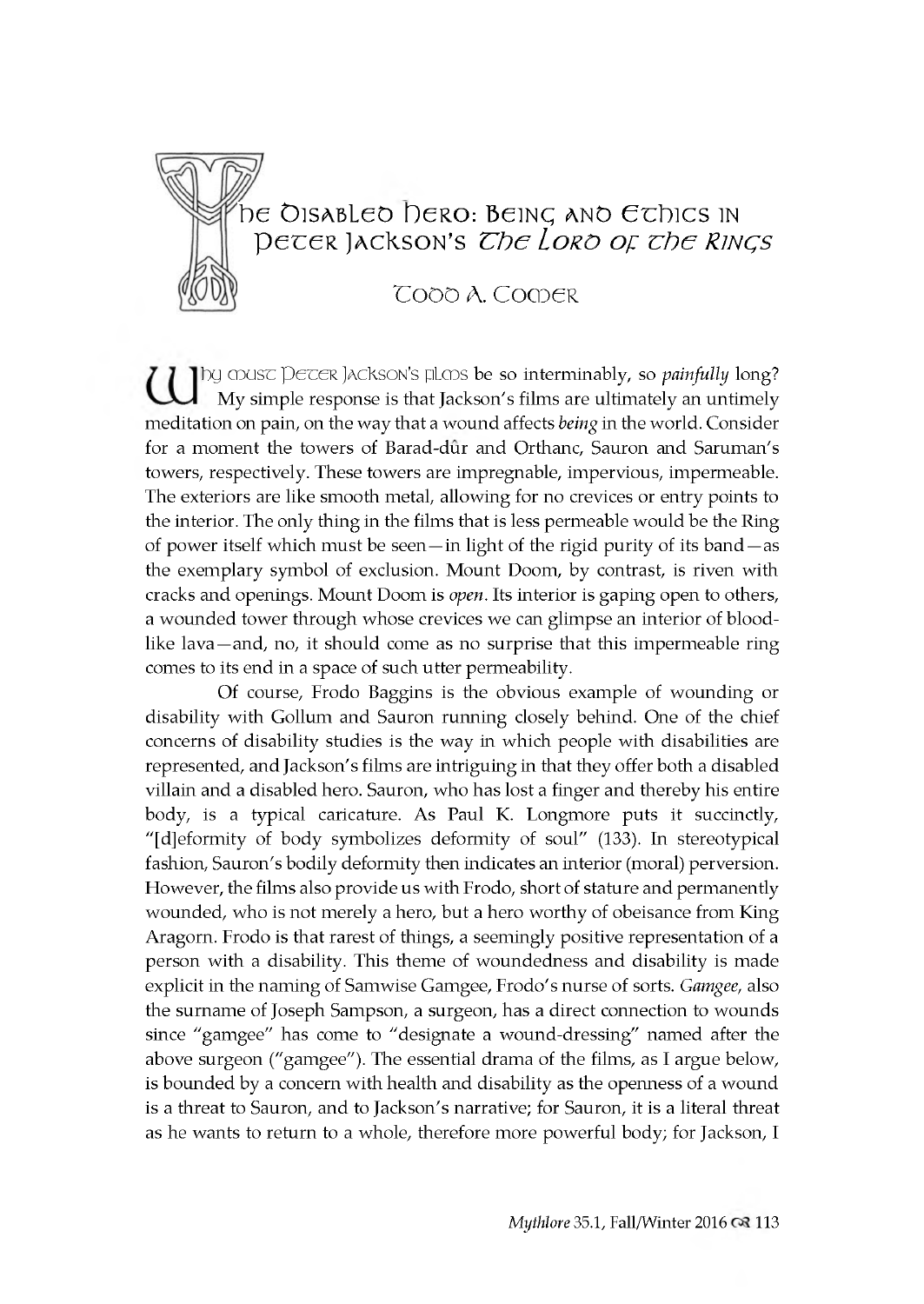argue, that his own extended narrative is excessive and lengthy because it is trying to rope in, or heal, a kind of hole in its own narratival body or being.

A considerable amount of scholarship on J.R.R. Tolkien has in fact involved issues of the body and even wounding. Chris Vaccaro's 2013 collection, *The Body in Tolkien's Legendarium*, is perhaps the most notable. The collection includes, for example, Verlyn Flieger's "The Body in Question: The Unhealed Wounds of Frodo Baggins," in which Flieger argues that the

changes that come about in various circum stances and situations are emblematic of Frodo's changing relationship to himself, to the 'real' world around him, and to the quasi-metaphoric, quasi-psychological world of the Ring, which represents the dark side of the human personality. (12)

Of course, Tolkien's Middle Earth is not Jackson's Middle Earth. The very transformation bound up in the move from text to film inevitably warps and transforms the source text. For me, it is the absence of the crucial passage in which Tom Bombadil and the nature of his "mastery" (Tolkien, The Lord of the *Rings* I.7.124) is implicitly juxtaposed against the assimilative mastery of Sauron that dramatically changes Jackson's *The Lord of the Rings*. In my own teaching, I tend to see this excised passage as a crucial thesis moment for Tolkien's story in general. The absence of Bombadil and Goldberry in Jackson's films makes room for another reading, my own reading focused on ethics, disability, and being in the world. More generally, the changes (from text to film) touched on above substantiate a close examination on Jackson's films on their own, and not merely for reasons of comparison to Tolkien's complex and profound *oeuvre*.

My interest is not merely to trace the appearance of the wound motif throughout Jackson's trilogy, but also to make an argument about Frodo as a particular kind of *disabled* hero whose essence is to remain open to others, by contrast to Sauron.<sup>1</sup> My central concern is disability, in particular the question of being, or *how* the disabled body of Frodo signals a more ethical way of being. More specifically, I am interested in Jackson's films as a way of thinking through how disability affects the interpretive and narratival nets that we use to orient ourselves in the world and in order to begin to formulate an ethics grounded in disability.<sup>2</sup>

<sup>&</sup>lt;sup>1</sup> All references are taken from the special extended editions of Jackson's films.

<sup>2</sup> The way Tolkien himself thought of and developed images and ethics of disability in his legendarium was heavily influenced by his WWI experiences and post-WWI society, and explored by Margaret Sinex in "Wounded by War: Men's Bodies in the Prose Tradition of *The Children of Húrin,"* but in this paper I will be focusing on Jackson's interpretation nearly exclusively.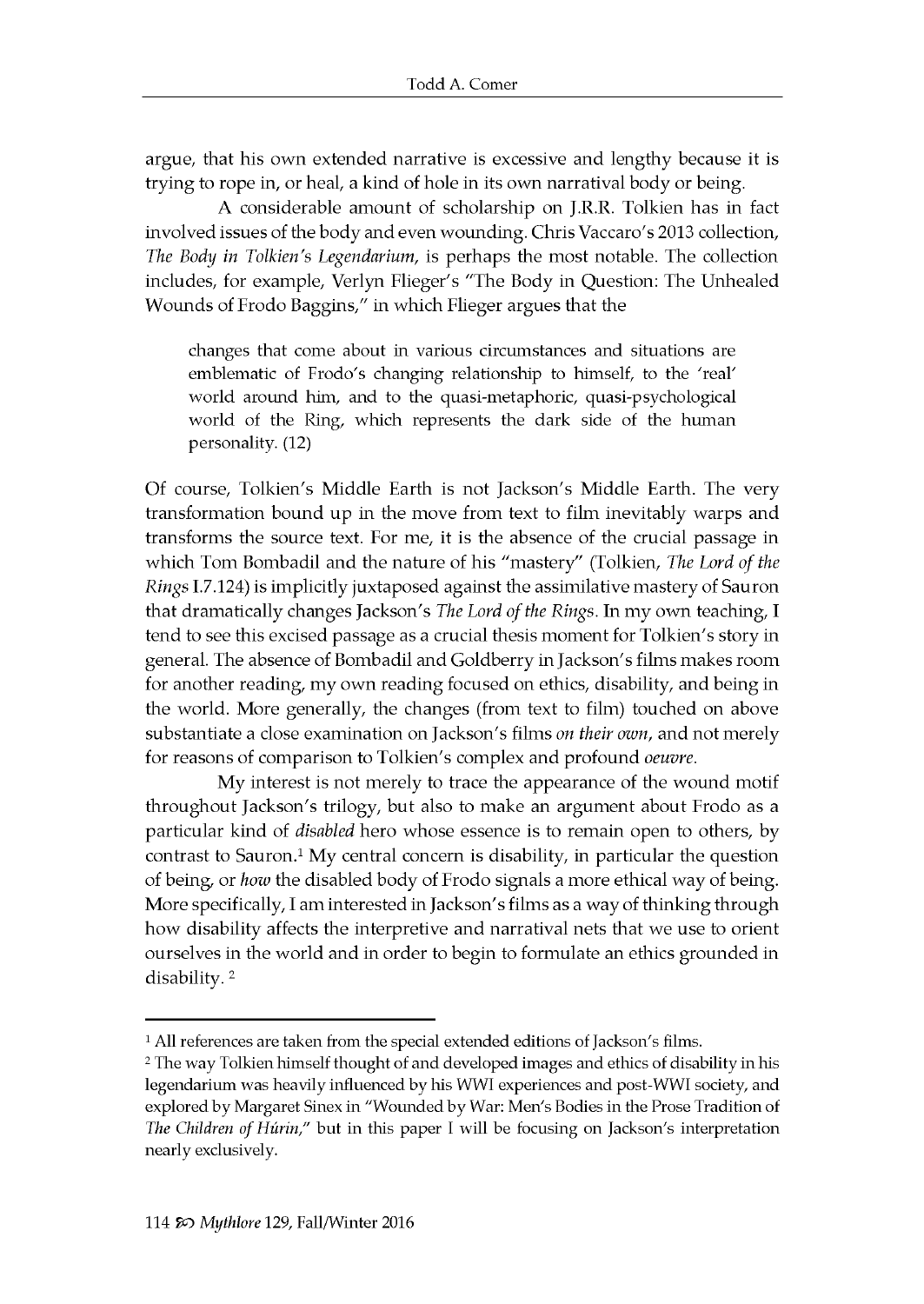David T. Mitchell and Sharon L. Snyder use *disability* to refer to mental and physical differences that depart from normal "ideas of mental ability and physiological function" ("Introduction" 2). Frodo carries the weight of my argument about disability since he is wounded in such a way that he is physiologically weakened and thereby exceeds physical norms. The fact that his wound is permanent is crucial. Stories are able to easily narrate the stories of wounds because stories by their very nature are concerned with that which is abnormal, different, unstable, or exotic. In a romance, for example, typically the default position —that of a man and woman in a stable, loving relationship —is torn apart. The rest of the narrative exists to explain how that relationship tear occurred and, most importantly, how it will be healed. By the end of most stories, status quo reality, normality, has returned. In the case of a story focused on the disruption caused by a disability, in most cases such a narrative follows quite easily the journey from ill health to health, the typical journey of a body recovering from a normal illness, or of a wound scabbing and, eventually, healing (Mitchell and Snyder 3). What happens when a wound does not follow a natural healing course? And, if stories focused on disability typically mirror the natural healing process of the body, what then happens to a story when the body it represents does not heal?

W.A. Senior argues that J.R.R. Tolkien's work is centrally concerned with "death and immortality" (173). This remains true for Jackson's *The Lord of the Rings*. The Babel-like towers described above are intended to make Sauron im m ortal. They are defined by distance and exclusion. The walls-borders or, better, skins - of the towers in Jackson's films are metaphors for non-relation to the world, which may be the defining characteristic of the modern individual.<sup>3</sup> To be an individual (in terms of continental philosophy, at any rate) is to imagine life without dependence. It is to imagine a human that is so selfsufficient that said human never needs to communicate, travel to the grocery market, obey any external dictate, and so on. When such an individual assumedly leaves these walls behind and invades another country--Gondor or the Shire--these walls inevitably come along. In a certain sense, we could say that Sauron never leaves home, but turns the world into his home, wherever he happens to be. The ultimate aim of an individualistic identity is to envelop all, assimilate the world, and by so doing confirm the individual's self-sufficiency. The individual, in other words, desires to be like a god without *exposing* its inside, its "self," to others.

<sup>3</sup> Jean-Luc Nancy writes of the individual and, by extension, his or her textual creations, "By its nature—as its name indicates, it is the atom, the indivisible —the individual reveals that it is the abstract result of a decomposition. It is another, and symmetrical figure of immanence: the absolutely detached for-itself, taken as origin and as certainty" (3).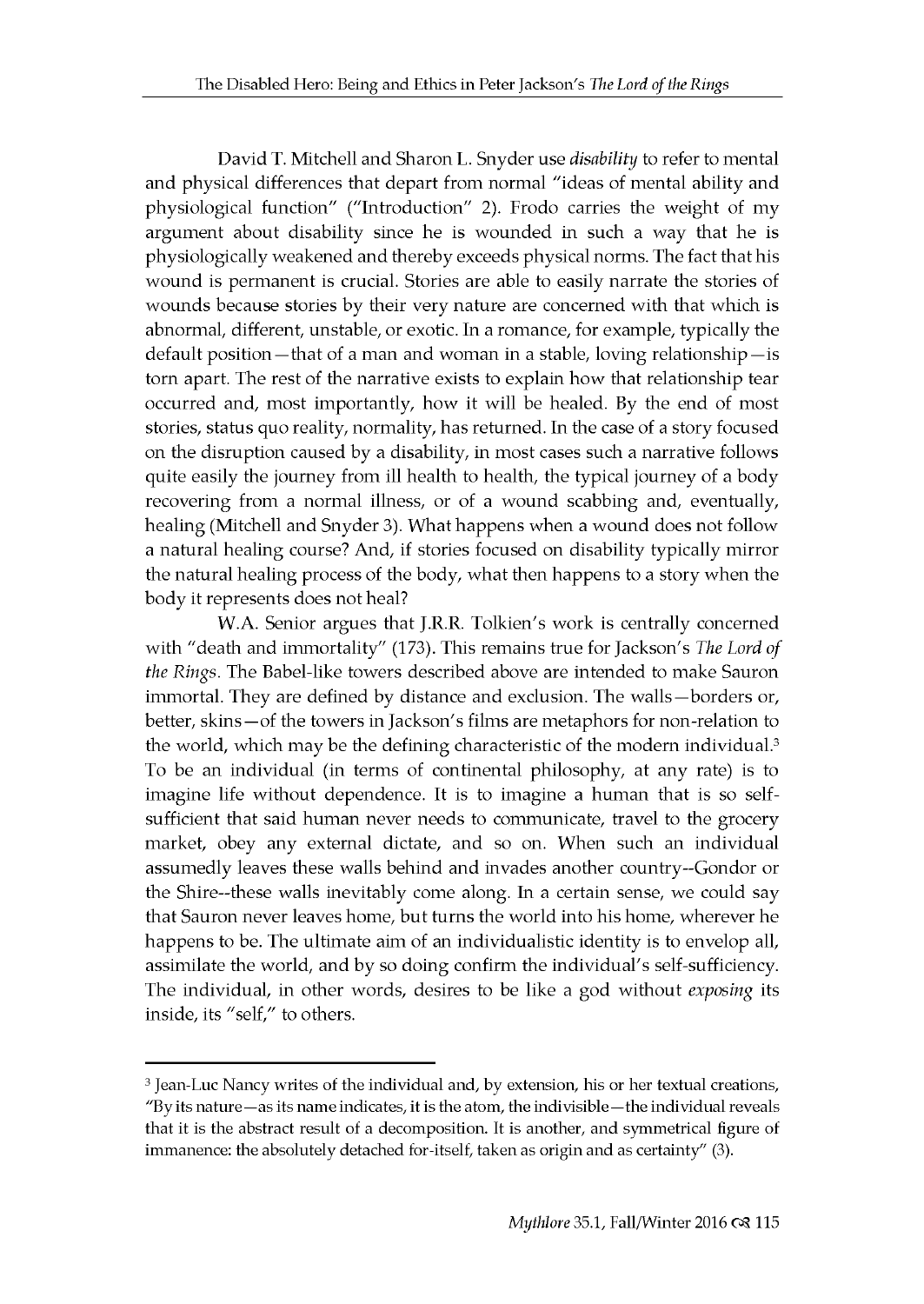What I write above is absolutely essential for every thing that follows because in short the essay hinges on the question of how to live with or without borders, with or without a seamless skin: Sauron without his wound amounts to the illusory self-sufficient individual I describe above. Frodo and his wound, as I will describe in detail, represents another way of being, a way of living in the world that recognizes dependence (as metaphorically embodied in and through the wound), on others and the world.

The towers, as any reader of Foucault knows, are very much about power. Jane Chance, Jes Battis, and others have written on this in relation to Tolkien, if not the films, so I will be brief. Jeremy Bentham's panopticon consisted of a central tower surrounded by a multitude of prison cells which were so situated as to allow a prison guard perfect sight of the condemned. Crucially, the "inmate must never know whether he is being looked at at any one moment; but he must be sure that he may always be so" (Foucault 200-201). For this to be possible, Bentham suggested blinds for the central tower that would mask, but not obliterate, the presence of the tower guard. Invisible and all-seeing behind such blinds, Bentham's guard would mimic the omniscience of God. Saruman describes Sauron's situation in a similar way, "Concealed within his fortress, the Lord of Mordor sees all. His gaze pierces cloud, shadow, earth and flesh. [...] A great eye, lidless, wreathed in flame" (scene 12). Never knowing if they are seen, but always assuming that they could be, those under the gaze internalize the desires of the eye. In *The Fellowship of the Ring*, Gandalf's hesitance to use the *palantir* speaks exactly to this uncertainty. The very fact that the Seeing-Stones "are not all accounted for" (scene 12) reproduces exactly this same uncertainty about being seen. Sauron's eye desires that everyone conform to his plan; he does not "share power" (scene 22), as Gandalf reminds Saruman.

Jackson's camera work during the above scene—the quick snake-like zoom into the chamber—clearly suggests that the eye is well within the chamber before the Palantir is even uncovered. Sauron's eye *is* lidless. In the film, it can be said to lack body almost entirely. The eye floats separate from the tower. It is not a surprising image in light of what I have discussed above. Once again we have here an image of simplicity: this globe of fire is alone, seemingly without relation to the world around it; the eye is an individualistic "I."

By contrast, the Shire *appears* to offer some difference.<sup>4</sup> Consider the eye of the Shire, for Hobbits, yes, also have eyes. As one might suspect of beings of short stature, the Hobbit eye is embodied, close to others, and mortal. It is an opening and an exit. It is a door. Every hobbit door is not only round, like an eye, but also surrounded by earth, by folds of earth that amount to skin, to a lid.

<sup>4</sup> See Jes Battis' "Gazing Upon Sauron: Hobbits, Elves, and the Queering of the Postcolonial Optic" for a reading of Hobbits (in Tolkien) somewhat similar to what I put forward here.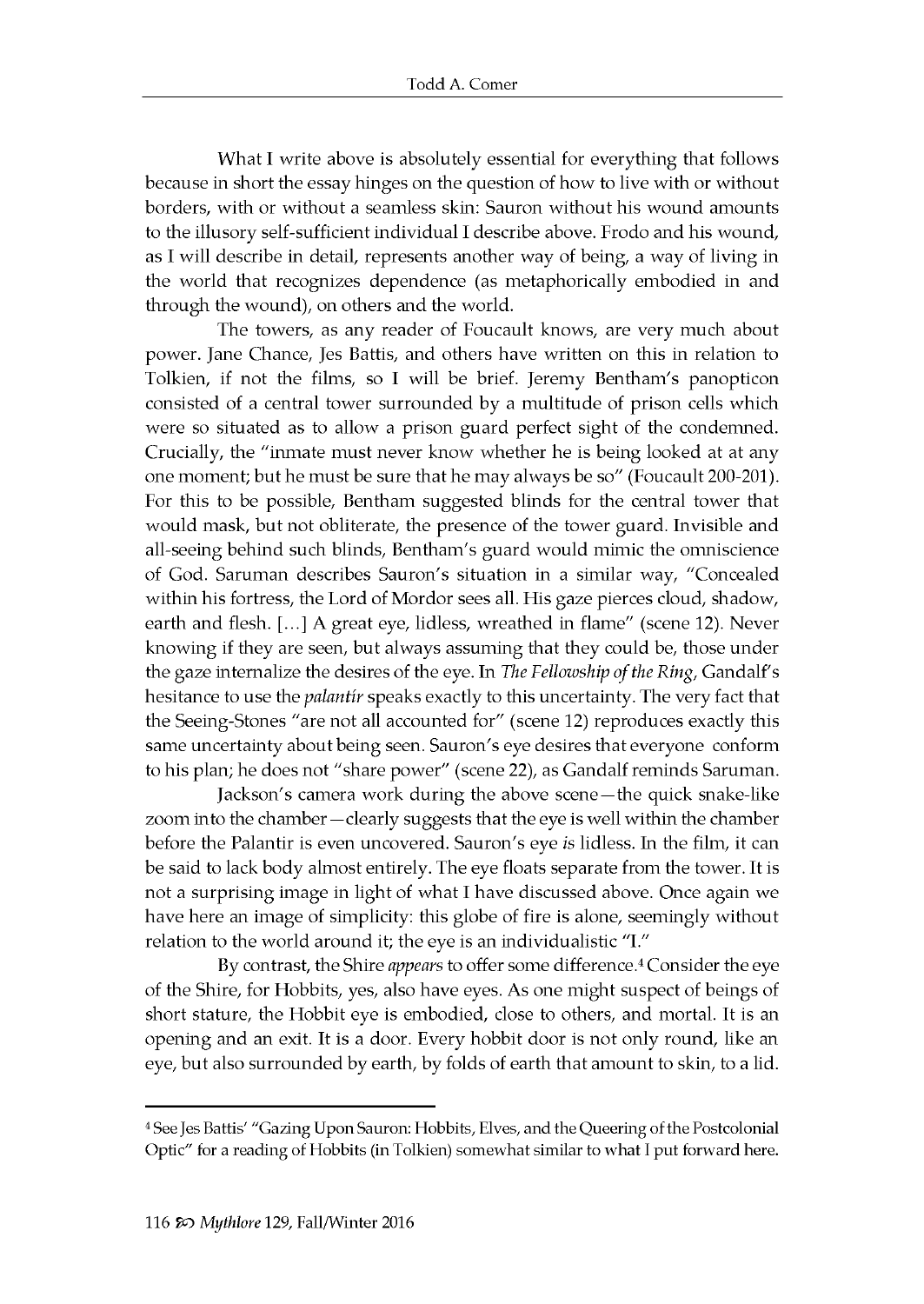A Hobbit eye, door, looks out from beneath a hat of grass and trees that are changeable and mortal as the seasons. Against the eye of Sauron that looks upon a great expanse and assimilates it all to one great individualistic purpose, we *could* consider the Hobbit eye as essentially "situated," close to and not separate from the world, implying that Hobbits recognize their dependency and relation to the world (Haraway 188). Any Hobbit eye, door, once opened, exposes, wound-like, the interior world to the outside world whereas, in Sauron's case, the very possibility of this opening is eliminated with the loss of the eyelid. Rather than being an opening to the world - this eyeball floating outside the body cavity and open to the world - Sauron's eye is evidently a metaphor for an identity that is so (allegedly) self-sufficient that it can dispense with the very semblance of a bodily border - an eyelid!

This reading, while insightful, is not entirely convincing for a number of reasons, the most significant being that Frodo sees his own experience, his wound, once as he returns as making him distinct from the Shire-the folk of the shire are somehow not open to his mortal state of being. He feels, for this reason, that he must leave the Shire. In Jackson's *The Return of the King*, Frodo is hun ched over his version of the story, and is heard to say,

How do you pick up the threads of an old life? How do you go on when in your heart you begin to understand that there is no going back? There are some things that time cannot mend, some hurts that go too deep, that have taken hold. (Scene 75)

During this voiceover, Jackson's camera foregrounds the round, eye-like doorways within Frodo's home. Frodo even stands before a round window in one shot. Every thing in the scene foregrounds the visual, making us feel like we are in the house, voyeuristically watching Frodo go about his day-to-day existence. The shot is little different from the fast-moving, long, piercing camera shot which introduces the conversation between Gandalf and Sauron about the Palantir. In the early situation, tension and violence were basic concerns and the camera movement conveyed both masterfully. In this later scene, a certain elegiac quality colors the sinister reminder of the eye. All of this and Bilbo's opening speech about the Shire suggests that the Shire is an Edenic place for *individuals*; yes, there may be less violence in the Shire, but the basic logic of violence remains. Here there is little change, little mixing with the outside and lots of purity, demonstrating very clearly that the Shire's "eye" is not a door that would let in the other.

My interest in *The Lord of the Rings* is grounded in an attempt to construct a more ethical way of being than that portrayed by the two towers and the Shire. Is Frodo essentially no different than Sauron? Is there essentially no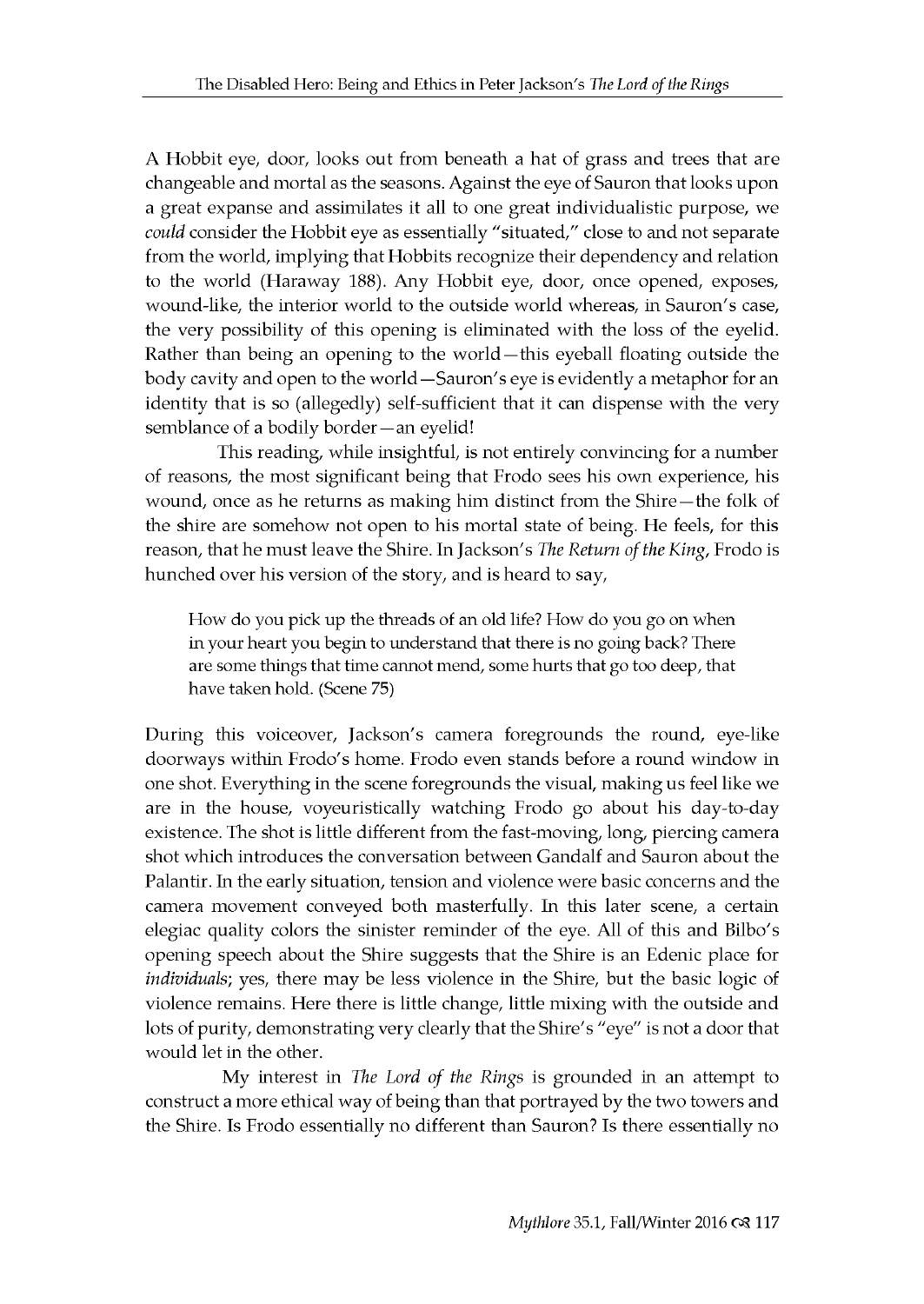difference between the forces led by Sauron and Aragorn? Frodo's wound, in my view, offers a second way of thinking about being. He has been stabbed by a sword of Mordor and his wound, we are told, will never "mend". My argument in brief is that if Sauron's individualistic way of being is defined by an (alleged) inability to share his being, Frodo's disability points to a way of being that begins with sharing, connection, and mutual dependency.

#### ങ്കര

Before diving into the text at hand, consider this issue in theological terms, a context that, as many others have shown, seems relevant to *The Lord of the Rings*. There is an enormous distance between, 1. a theology that holds that Jesus died and returned whole, perfectly restored, and even empowered from the crucifixion and, 2. a theology that, even with a miraculous return, retains the marks of Jesus' death (which in fact is what happens in the Biblical record: see John 20:24, for instance).<sup>5</sup> The former paves the way to a dangerous trium phalism, while the second finds a middle ground between such fundamentalism and the other extreme (the sheer relativism implicit in an absent resurrection). In this middle ground, there is action, but it is a hesitant, perhaps humble, action or being in the world that does not deny a connection to the other, as I will argue more fully below.

We know that if Frodo were to be wholly taken by Mordor, he would lose his self and his name, even as Sméagol loses his identity, his "mé," if you will as he evolves into Gollum. Frodo would be subsumed into Sauron's individualistic identity. This may be likened to the borders of Sauron's empire slowly reaching out and assimilating Frodo to its own self. Epidemiologists tell us that our skin is our first defense against disease, and they are right. Skin is a border whose health assures us of a stable, controlled separation between the

The wound is intended and desired by God.

The humans who did this are not less guilty.

<sup>&</sup>lt;sup>5</sup> George Bataille's (a)theological thinking of the wound is worth revisiting. Bataille writes: The killing of Christ injures the being of God.

It looks as if creatures couldn't communicate w ith their Creator except through a wound that lacerates integrity.

On the other hand—and this is not the least strange—the guilt is a w ound lacerating the integrity of every guilty being.

In this way God (wounded by human guilt) and human beings (wounded by their own guilt with respect to God) find, if painfully, a unity that seems to be their purpose. (93)

Without the wound, humans and God remain trapped in "isolation," which is to say, a solipsistic subjectivity.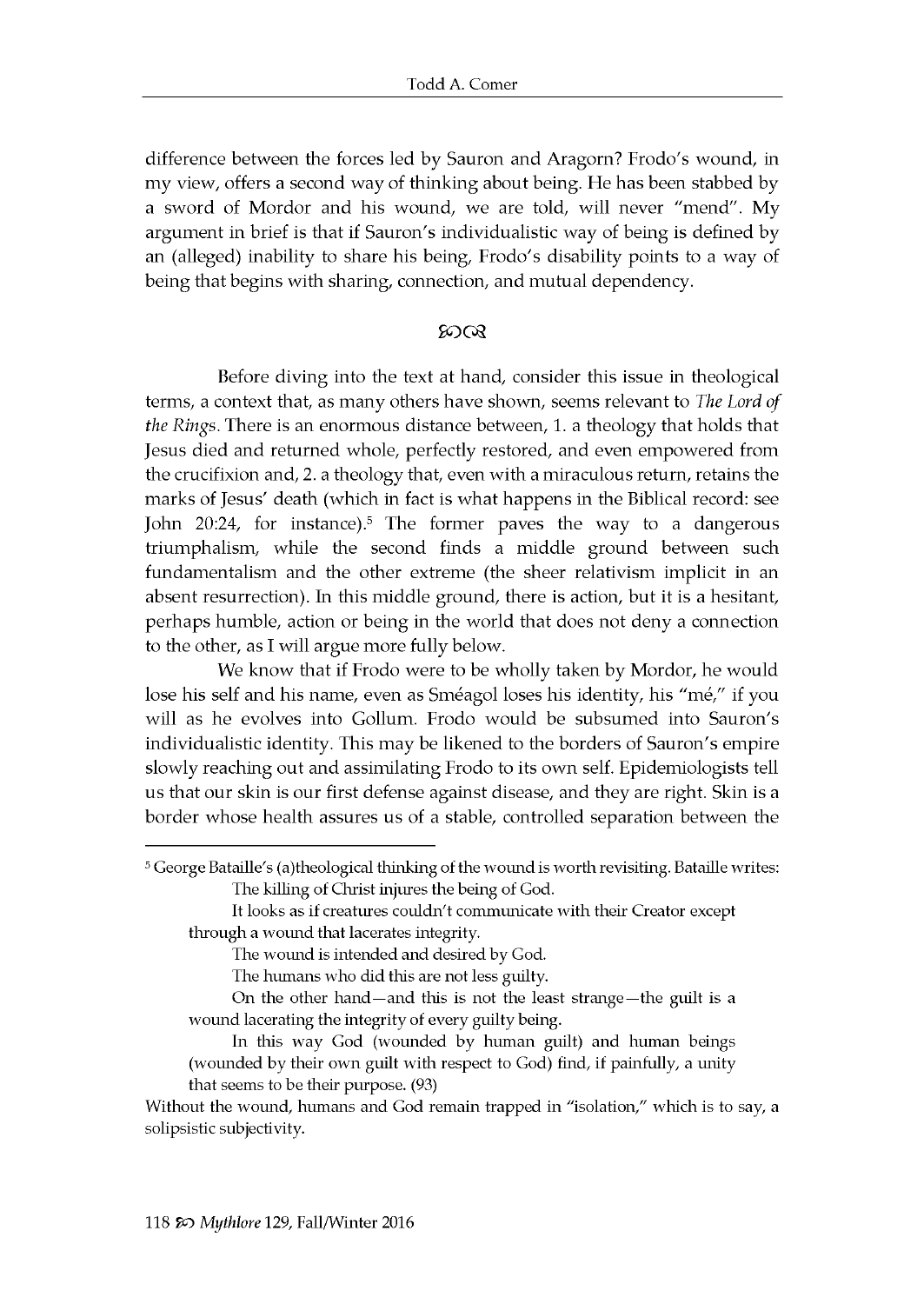interior and the exterior (or between the self and the other, a separation that is the origin of what passes for a healthy individualistic identity). Skin is permeable, dotted as it is with pores; obviously, this permeability is selfserving — the other does not benefit from the fact that skin is porous and, in that sense, this porousness remains exclusive. Skin, then, is an individualistic border and its wounding suggests a way of being *sans* borders.

The violent identity that Sauron represents is grounded in a precise separation of the healthy individual from the other on the outside, a separation that is facilitated by borders, understood broadly. Frodo's wound violates this neat world. He and his wound become a metaphor for how identity cannot be held back behind the illusions of individualism: we always have our identity with others, even when we persist in thinking otherwise. A wound then amounts to a violation of individuality and an impeachment of absolute power.

Continental philosophy tends to see the individual as never alone, but always in the world and with others. In other words, against much of recent Western thinking, humans do not begin as bubbles who then reach out and connect to others. Each of us is, from the beginning, already part of the world, in tertwined with society, because, as Jean-Lucy Nancy argues in *The Inoperative Community,* the "I" originates with others in, if you will, Frodo's metaphorical wound. To pull back from the wound is to lose that *plural* origin in others and, in that sense, decompose back into the illusion of the individual (Nancy 19). Consider the Orcs and the Uruk-hai. At first glance, the films imply a clear, racialized - *individualized* - distinction between good (Elves) and evil (Orcs). But the apparent "racial" distinction — the idea that they were separate at origin — is unfounded. Orcs were once elves. They were "tortured and mutilated. A ruined and terrible form of life. And now . . . perfected," Saruman says (FotR scene 40). Racial distinction is not "racial" at heart in the trilogy, but grounded in industrialization: the Uruk-hai's birth is an industrialized affair. What passes for "race" in Jackson's Lord of the Rings is rather symbolic of the degree to which industry has perverted the "essential" plural core of a dwarf, elf, or human. "B lackness" is better likened to the grit and grime of an Isengard smokestack.

Saruman's Uruk-hai are created not only in the ground, but in a riven ground that looks *wounded*, though there is no indication that Saruman and his Orcs were behind this laceration. Rather, like Mount Doom, where the Ring of power---the exemplary symbol of individualism--is born, these wounds in the ground appear natural; in other words, these chasms or gulleys appear to be a natural product of an evolving geology. In Jackson's films, identity begins with an original wounding, whether it be the Uruk-hai who are born in the wounded chasms around Isengard or the Ring of Power manufactured deep within the cracks of Mount Doom. All of Saruman's industry-dropped down into these chasms-can be thought of as a vain attempt to put the wound to work, to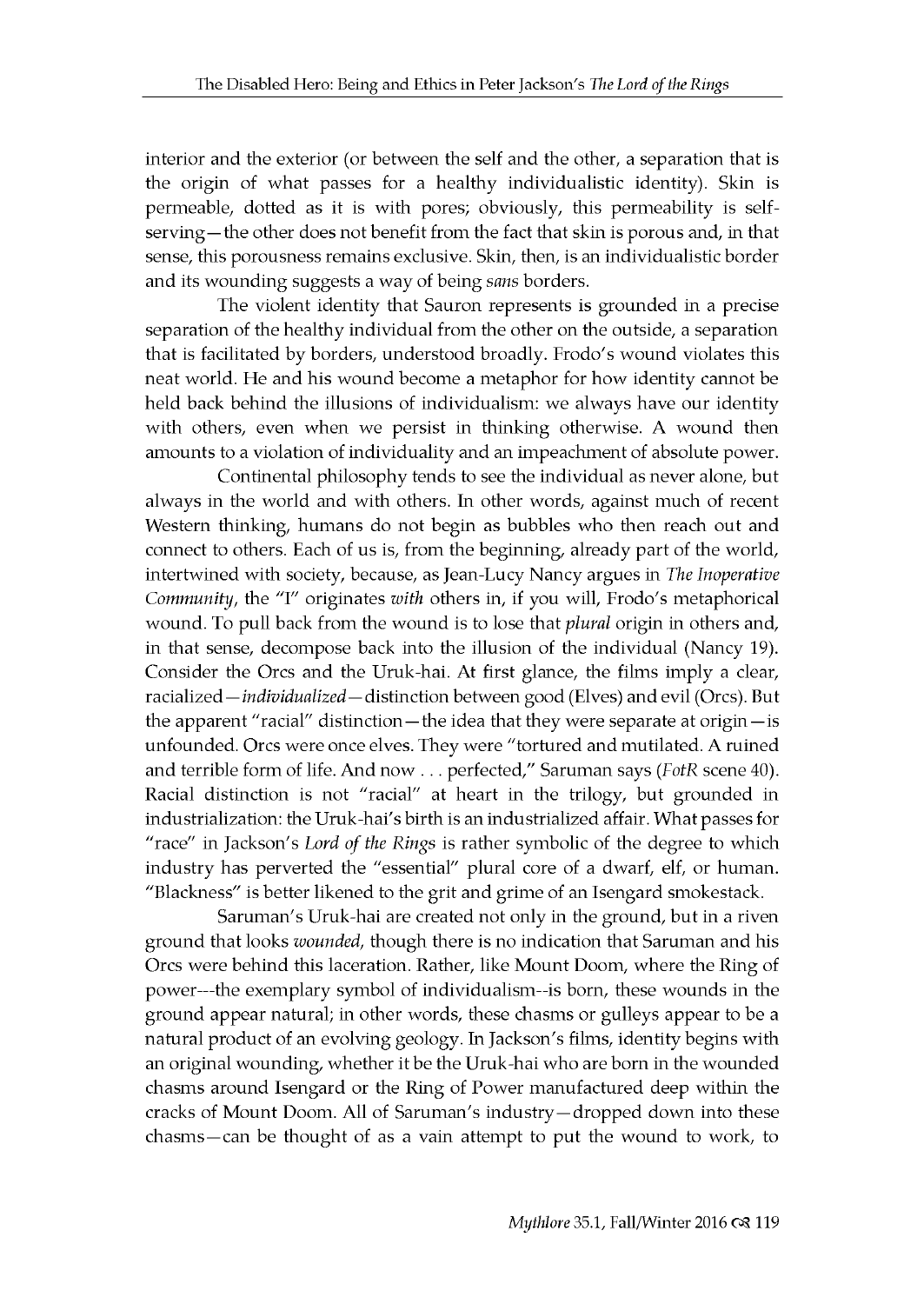gamgee it, when the wound, like death, cannot ever fully be mastered. What this means, ultimately, is that there is never any "essential core." Before the "I" of the individual, there was the mortal "we" which is revealed in this original wounding.<sup>6</sup>

Frodo certainly experiences Bilbo and Sméagol's struggles with mortality and this experience has opened up his own, at times, individualistic being.<sup>7</sup> The Ring, as we know, lengthened both Sméagol and Bilbo's lives so that their desire for the Ring is really a (futile) struggle for the illusive immortality of the individual. But it is a Ringwraith's sword that has touched Frodo and it is this touch that must be understood. Sauron and the Ringwraiths are liminal figures as they are not entirely alive or dead, or embodied in the normal sense. They live in an eerie in-between state. However, Sauron's entire project may be understood as the obsessive pursuit of normative embodiment. In that sense, the Ringwraiths' liminality exists only so that they may erase that state of being for Sauron who wants to be fully present, in a more or less normal body. From this perspective, Sauron is no different than any human: we are all touched by mortality and most of us pursue the illusion of individuality, the perfect body. The horrors, then, of Sauron and his liminal accomplices are metaphors of an ableist ideology which is taken too far.

<sup>6</sup> Nancy describes this in terms of spatiality. The logic of the individual is to take everything and assimilate it to itself, eliminating space through the surmounting of borders. By categorizing the world into self and other, the self, essentially, has assimilated the world all to its own pinprick monadic being (categorizing rids the world of otherness, thereby stabilizing the self and bolstering its self-presence). This denies the essentially spatial dimension of identity. Our identities are always found outside of ourselves *with* others (19). He uses the word "exposure" to point to how we find ourselves *posed* outside *(ex)* of ourselves (39). Elsewhere Nancy describes this more concretely w hen he likens this experience to a glove being turned inside-out: that which is "interior" finds itself exposed, touching, the "exterior." In this case, it is Frodo (through his wound) that is turned insideout, foregrounding his relation to others (33). Death, Nancy says, has the power to reveal "clear consciousness at the extremity of its clarity, where consciousness *of* self turns out to be outside the self of consciousness" (19, emphasis in original). Clearly, one needn't think too long about "Mordor" to see its etymological connection to "murder" or "mortality." But that is not the kind of death that concerns Nancy. Nancy writes of the death of *the other* as opening the individual up to the outside—the other's death is such that it cannot be *rationalized* and put to work by the self. Sauron, at the center of Mordor, is dead and suffering to some degree, but the films provide no real basis for understanding his situation as a concrete prompt for Frodo's exposure.

<sup>7</sup> Christopher Fynsk has revised Nancy's Heideggerian account: "Dasein knows its mortality only by way of its experience of the other's relation to its death. The other's *existence* (not its death, in the sense of something that has overcome it) first seizes us and draws us beyond ourselves" (original's emphasis; xvii).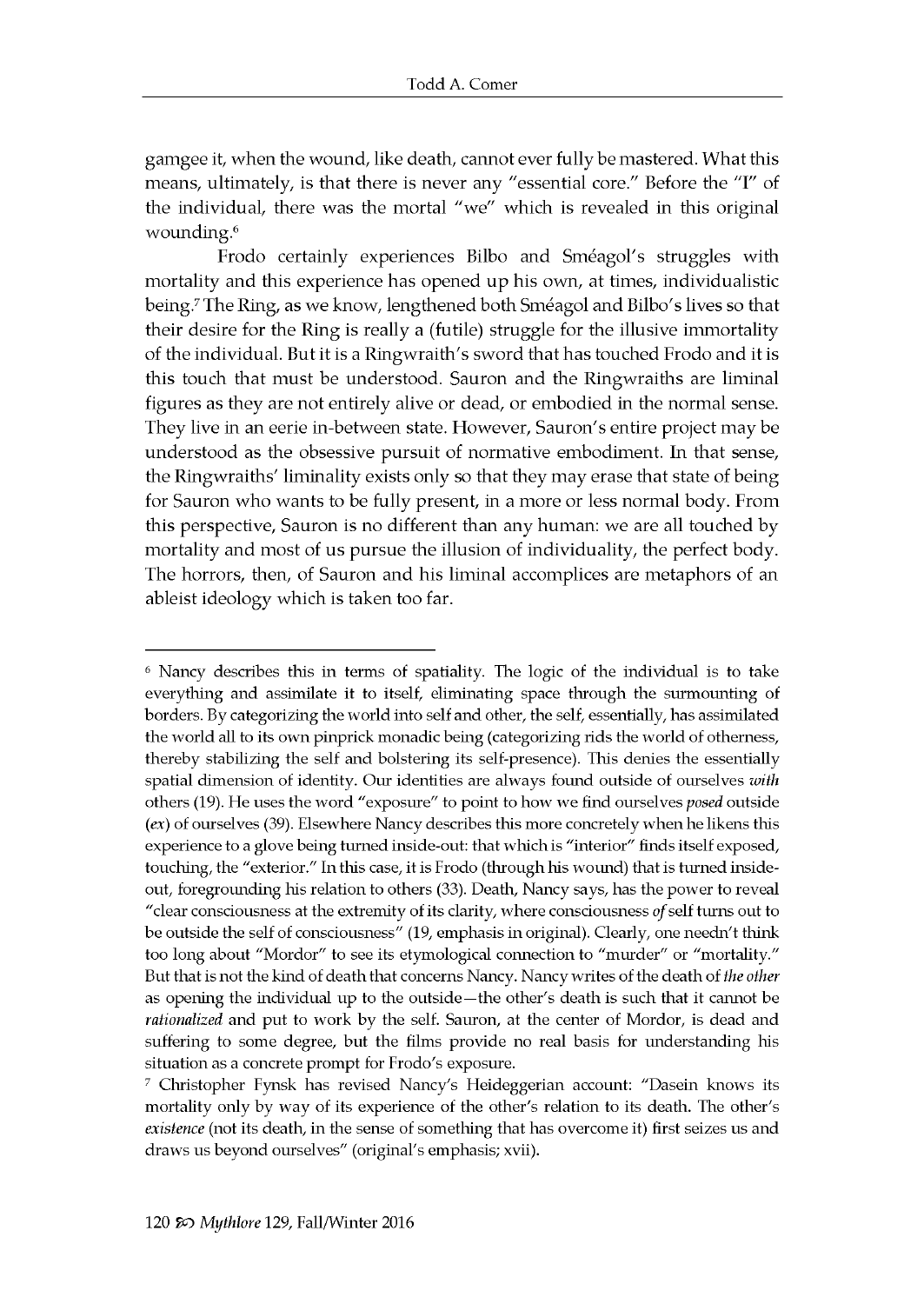The Ringwraiths are not open to their own mortality: their very being seems to exist to return Sauron, and assumedly themselves, to an able body that is defined by power and exclusion. Aragorn explains at one point that they were once men, and kings of men. But they do not look human. The film's wraiths do not look embodied (where is their flesh, their skin, if so?). Their desire for power has disembodied them, and we can be certain that the loss of the human form was not intentional. In other words, despite their power, the Ringwraiths are marked by death. It is written all over them in the absence of their bodies, bodies which are very much hidden by clothing and by shadow. This reading only makes sense against the larger backdrop of Sauron's desire to return to his body, a desire which seems to suck the life out of all others in its process. To be an individual is to return to a "healthy," embodied form-that is the general, violent movement of the films. That the body's power is sheer illusion and an illusory product of story is demonstrated by Sauron's first defeat: Sauron loses his finger and Ring (with its self-stabilizing inscription), but he should be able to grab the Ring, and insert another finger. That would be believable. However, the very fact that he cannot foregrounds the incredible fragility of our selves: our armor, skin, narratives. It only takes a pinprick to bring down the world, which is to say, *we are all mortal*.

While it is impossible to marginalize the above concerns, ultimately, it is the wound, or disability itself, that needs to be analyzed for its impact on Frodo. Sauron, estranged from his body, desperately wants to retrieve the Ring/narrative, and secure his identity. Frodo, for much of the film, decides not to heal. The fact that he will not wield the Ring which promises, however deceptively, to heal or empower him, speaks to his decision to remain disabled. Much of what follows will link the wound to a kind of ethical connection to others, *through* an analysis of how Frodo's wound affects the exclusionary n arratives that "healthy" individuals create. For the moment, let's simply return to the following quote:

How do you pick up the threads of an old life? How do you go on when in your heart you begin to understand that there is no going back. There are some things that time cannot mend, some hurts that go too deep, that have taken hold. (Scene 75)

Recall that during this voiceover, Frodo is bent over his *story*, the tale of *The Lord of the Rings.* Stories exist to make sense, *normalize* even (as I write above) the strangeness in the world.

Only when, if the above is true, our stories fail us is an opening made for the other to enter, without being normalized or forced to fit into our in dividualistic expectations. Disability in the above quote appears to allow for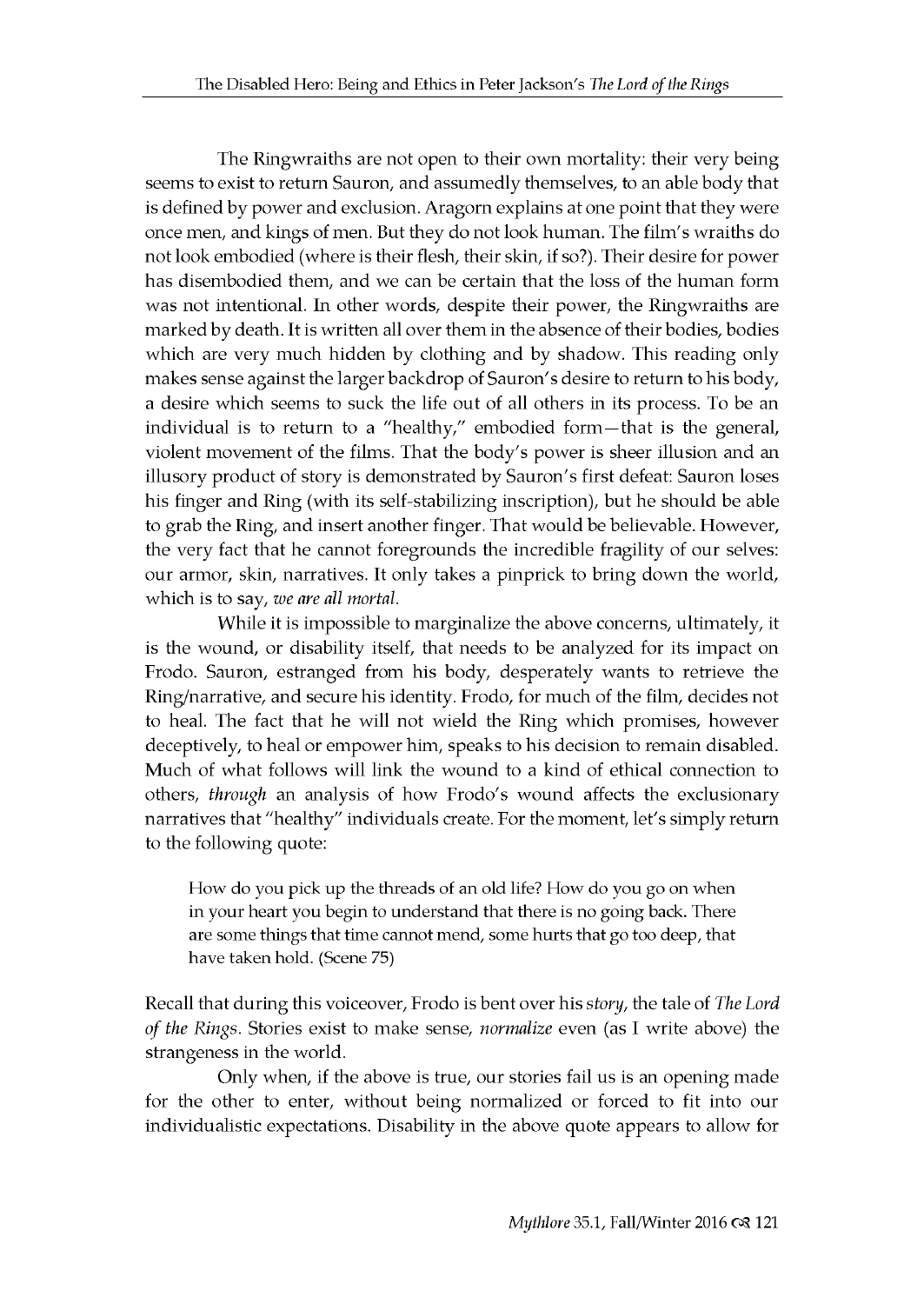this opening to the other to occur. What we see in this voiceover connects Frodo's wound and the undermining of his narrative, both his life and the book before him ("How do you pick up the threads of an old life?"). If narratives carry ideas that substantiate and order reality on an unconscious level, then certain ableist ideas are displaced at this moment. All the ethical benefits that I describe above and below can be traced to this opening.

#### തരു

Just as a printed novel is bounded by cover and spine, and a film by title and credit sequences, every healthy story has a border (Derrida "Living On" 256). This border defines an inside and (an excluded) outside, and thereby creates a seemingly pure interior world. At the end of *The Two Towers* we find an exemplary moment of this narrative operation. Frodo and Samwise are walking through the forest. Sam begins the conversation:

> "I wonder if we'll ever be put into songs or tales." "What?"

"I wonder if people will ever say, 'Let's hear about Frodo and the Ring.' And they'll say 'Yes, that's one of my favorite stories. Frodo was really courageous, wasn't he, dad.' 'Yes, my boy, the most famousest of hobbits. And that's saying a lot.""

"You left out one of the chief characters. Samwise, the Brave. I want to hear more about Sam. Frodo wouldn't have got far without Sam."

"Now Mr. Frodo, you shouldn't make fun. I was being serious." (scene 66)8

This is a telling moment for a number of reasons. Story is explicitly connected with heroism (no surprise), but also to the nature of heroes. Frodo will not be alone as a hero, but foregrounds others. He "wants to hear more" about others. In sharing his "heroism," Frodo undermines the very basis of that supremely individualistic and, yes, ableist notion. He even goes so far as to include Sméagol among these others throughout their journey against Sam's wishes. This is no surprise if we are to read Sam's surname, Gamgee, as an explicit commentary on his role as healer. Yes, Sam is a good friend, but he is also on the side of a therapeutic individualism to the degree that he, as a *gamgee* of sorts, wants Frodo to "mend" and rethread his life narrative, placing Frodo then on a conventionally violent heroic path.

<sup>8</sup> Mary R. Bowman has written perceptively on such metaliterary moments in Tolkien. See "The Story Was Already Written: Narrative Theory in *The Lord of the Rings."*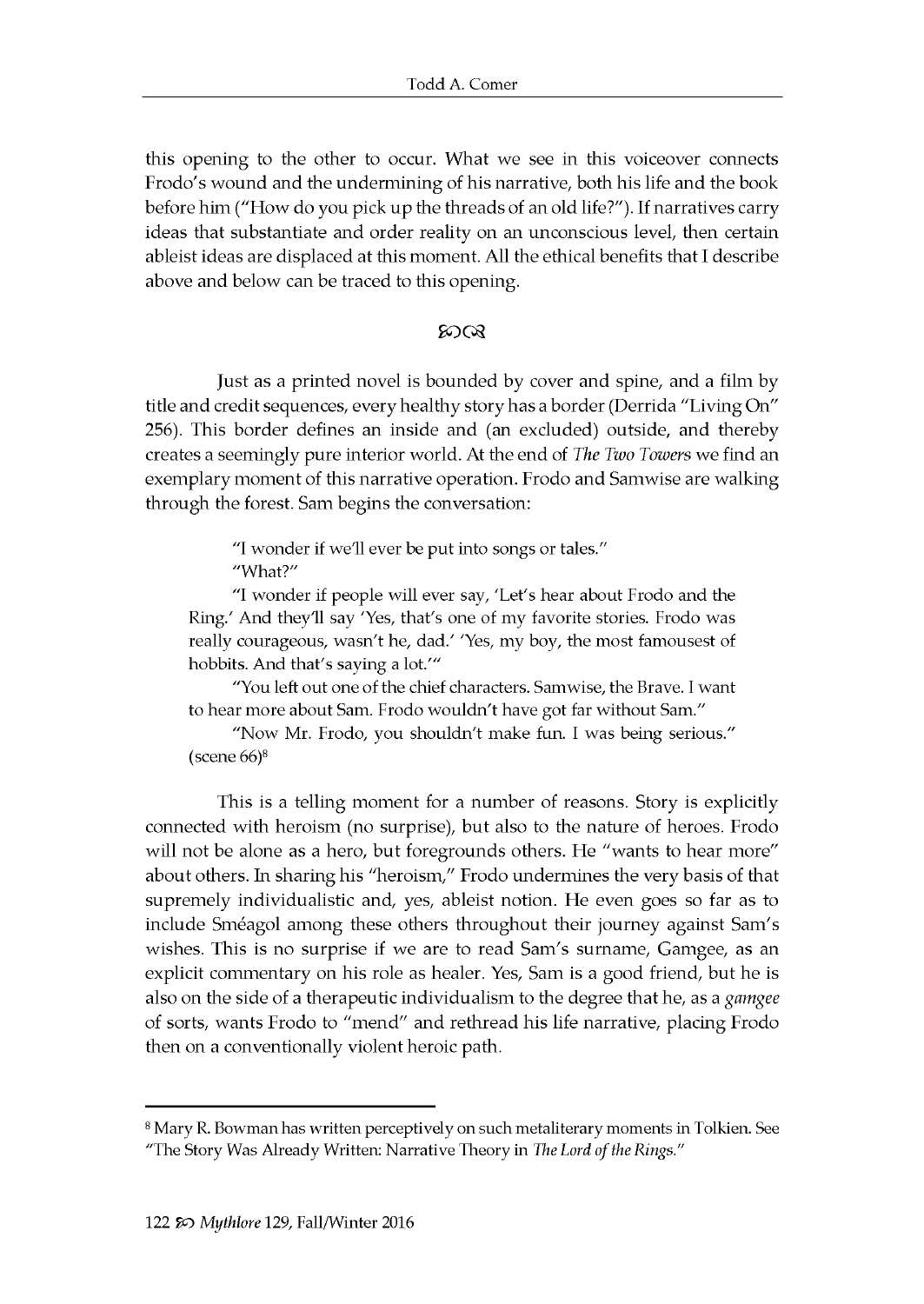In the foreground of this scene, Sméagol is having one of his fascinating debates with himself, that is, Gollum.<sup>9</sup> Juxtaposing these two conversations implies that it is a *mistaken* awareness of exclusion, of the remounting of narratival borders, that leads to Sméagol's choice to be Gollum. Since he does not hear himself included in Frodo's relatively progressive story, he chooses to be in opposition to Frodo. Whole, healthy narratives lead to exclusion and create the enemy as a category. Wounded narratives, by contrast, are hospitable to the other. Frodo's wounded narrative foregrounds, and stalls, and makes evident the basic hermeneutic movement that takes place *between* the "self" and "other." Just as Frodo pauses Sam's story ("You left out"), any of Frodo's narratives would similarly pause and, in pausing, allow the other to enter in, undermining the opposition that would create the enemy. It is here in this space that we must locate the ethics of disability.

In her reading of Tolkien's texts, Chance considers this openness to difference, or the ability to *imagine* other points of view, the essential distinction between Sauron and the Hobbits. She links "knowledge of difference" to power and to the ultimate defeat of Sauron (64-65). This is an all-too-hasty linkage in my view. Difference, as described above, cannot be *simply* put to work by Sauron, or anyone else. If it is put to work for power, then it is immediately assimilated to an individualistic structure, and no longer difference. Difference interrupts power. Taken to an extreme, a radical openness to difference would not allow for power or action. I argue for a middle path that — due to a wounded body, and its effect on the mind and the mind's own tendency to narrate reality -allows for action, but always in a broken, hesitant manner that oscillates between the "self" and "other." Consider Frodo and Samwise's slow rise to Mount Doom. The trip itself amounts to an attack, the killing of the other, Sauron. Frodo is willing to make the trip, but in such a way that he is constantly stopping, constantly needing Samwise to assist him. Compare this *chastened praxis* to Frodo the moment after he has decided to keep the Ring: at that moment all hesitance, all weakness are gone.

Frodo is a *disabled* person who at each step is reminded of the weakness of his body. If there is proof anywhere of a relation to the other on Frodo's part, it must be seen here in his wound, written on his body, which exposes his inside (self) to the outside (other). His wound reminds him of the impossibility of individualism. His wound compels him to think of Sauron's impossible desire for embodiment, and of Gollum in a compassionate manner because their lives

<sup>9</sup> Sméagol, unfortunately, is the sole figurehead for all Others in the film as he is the only one that is experienced in person to any great extent. See Tom Shippey's "Orcs, Wraiths, Wights: Tolkien's Images of Evil" for a discussion of how the novels produce more complex and humanized representation of orcs.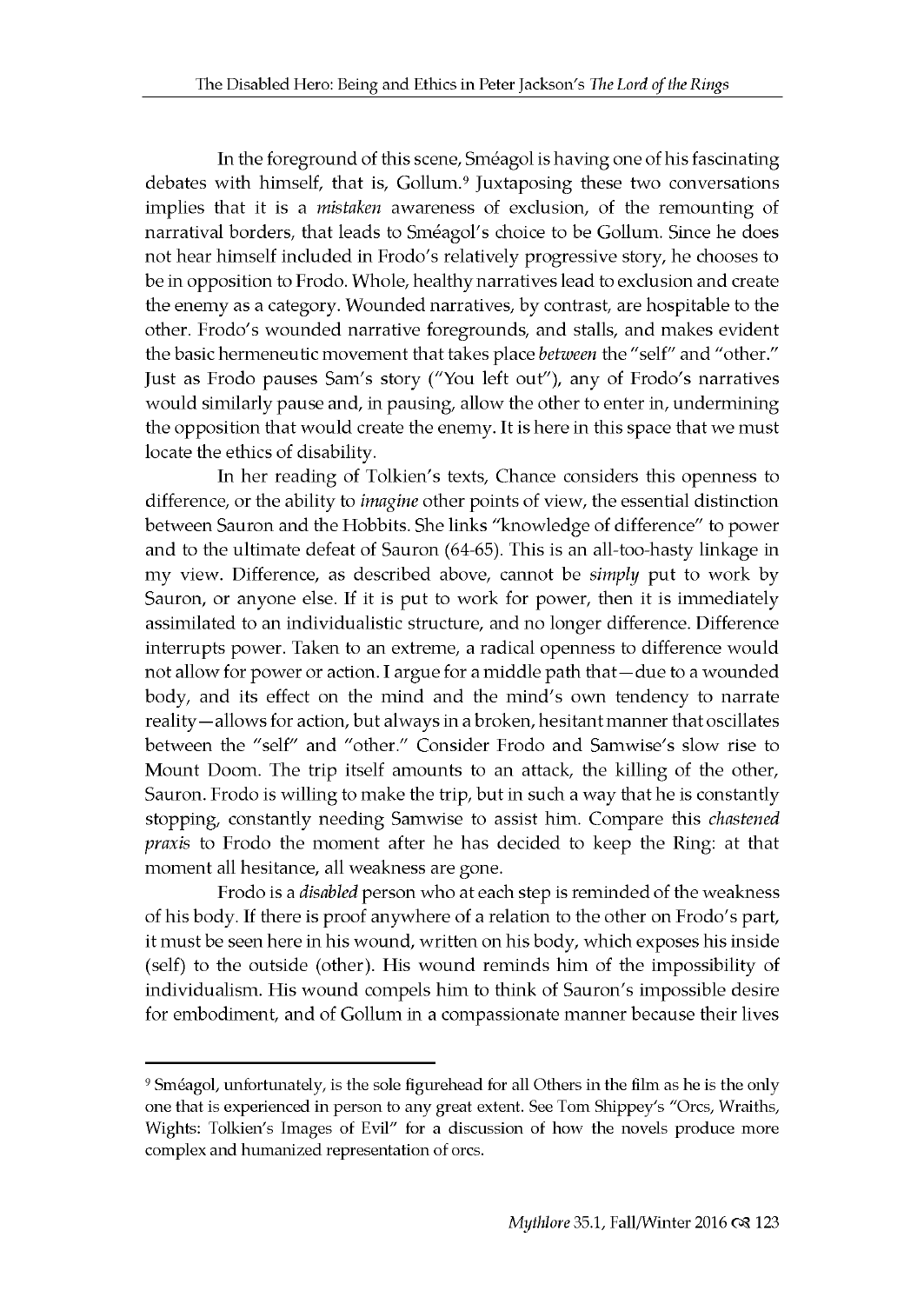parallel one another: Gollum's transformation matches Frodo's eventual transformation if things remain as they are. But the wound is foremost an in tern al state for Frodo.

While we all have bodies, most of us give so little thought to this fact that our bodies disappear, just as those of us who wear glasses often forget that they sit on our noses and are constantly translating the world for us. As the Ring's inscription and Frodo's book attests, our bodies are naturalized through n arrative, a state which quickly links to ableist norms. Frodo's wound cannot be normalized, essentially forcing him into an awareness of the world of relations around it. Consider Sauron's situation. Sauron's power *appears* to abide in his disembodiment. The disembodied eye reproduces the omnipresent, omniscient eye of a god. In this position, Sauron exists allegedly in non-relation to the world around him. But his obsession after embodiment belies this substantiality. Until Sauron retrieves his body, he cannot be at rest or secure in his individuality. Sauron, apparently, wants both embodiment *and* his place in the tower, both mobility and omniscience.

It is perhaps no surprise, therefore, that an embodied Frodo is wounded by Ringwraiths on Weathertop, a hill where a watchtower once stood. The film highlights in this way the impossibility of non-relation, if only by foregrounding the lesson of Shelley's "Ozymandias": all armaments, all towers, all human constructions are destroyed by time. Just as this tower cannot protect an embodied Frodo from the mark of the other, so Sauron, embodied or not, can not be expected to keep the world at bay. The state of being wounded forces Frodo to recognize his relation and dependence on the world around him, which is to say, that he is in relation to the world and not an individual trapped in a separate tower. From this stand point, Jackson's films become a long, productive gloss on how disability affects humans on the level of being and ethics. Frodo's visceral relation to mortality, his disability, is the origin of his willingness to include Sméagol rather than exclude Gollum, as Samwise would have it.

Now, to act in the world requires the replacement of representation: one cannot act in the world without first *representing* the world as an object to be acted upon. A disabled person, however, is not simply immobile, but is involved in what I term a *chastened* praxis. It helps to consider that while Frodo has a permanent disability it is not altogether im mobilizing: to be wounded, to be physically impaired, is not to be incapable of action. It is simply to be slowed. His is a permanent injury, an injury through which all action has to continually pass, not in order to sublate the pain or hurt, raising it to a higher plane of meaning, but simply because it is a fact and it must be dealt with. When mortality is inscribed on one's body, when the body aches and does not fit the physical world like a glove, then every thing becomes denaturalized: one's heroic representations falter. The Western individual finds itself moving back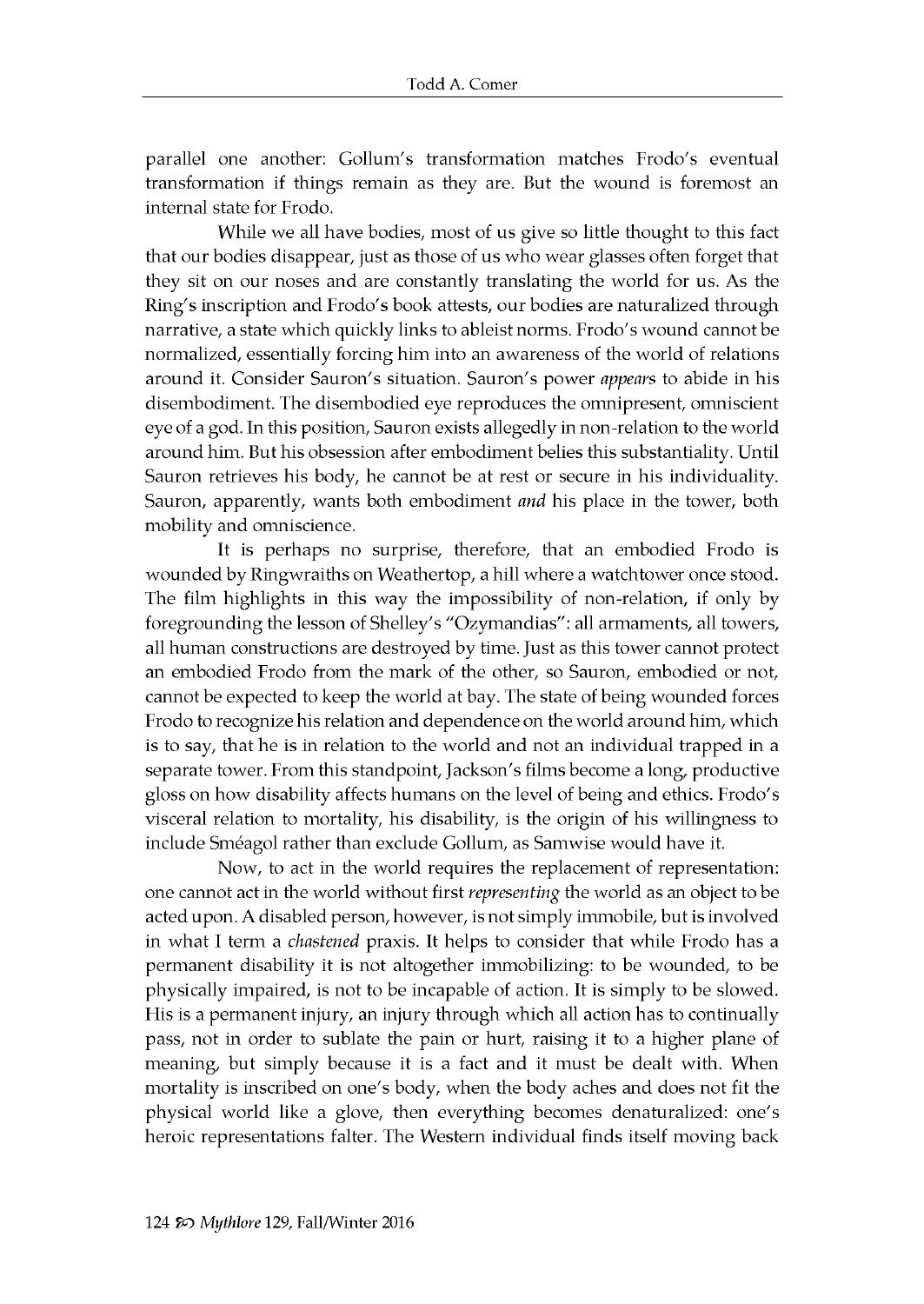and forth between the representation of the well-bordered individual and the interruption of this "individual." It is upon this oscillating process that a chastened practice may be built.

How are we to understand the place of the Ring in the context of disability? The trek up to Mount Doom is obviously excruciating; we find Frodo wincing in pain at the end of the second film and can only assume that that same pain was with him on his quest. But Frodo has an additional burden to carry: the Ring weighs more as he nears Mount Doom. It is difficult to disentangle this weight from actual physical pain. Frodo bears his own disability, but with the Ring he also bears a panacea, however illusory, for his and Sauron's illness. Frodo's hesitance, his slowness, is both physical and psychological in this sense. He is wounded, but he also has to mentally gird himself against healing, because healing is not healing in these films, but violent embodiment. In a certain sense, when carrying the Ring, the basic drama of the series is concretized. Frodo carries both the mark of abnormality and normality at the same time, denying a return to the illusory norm with every step, yet somehow ensconced between the two extremes.

#### തരു

Bilbo's book, "There and Back Again," implies that, yes, *contra* Thomas Wolfe, you can return home and be none the worse for wear: such a return would imply the radical elimination of the other (there) and a renewal of the self (back again).<sup>10</sup> Consider, for a moment, the Ring, symbolic of borders, distance, and power. Inscribed on its band are words, a tightly knit *narrative* if you will, that assures a return on any investment, even immortality. A ring band acts as an apt figure for Bilbo's "there and back again" as any journey begun on this golden strip is bound to return the traveler to his or her origin with no loss incurred. The goal of the traditional narrative is to *return* refreshed with all the narratival borders back in place.

Consider the transformation of the Ranger into King Aragorn. Aragorn's wound is concretized in the form of Isildur's sword which lies shattered in Rivendell. By the end of the trilogy, the wounded sword has been

<sup>10</sup> Bowman discusses how the firm conclusion (as if there were no more to be said) in Tolkien's *The Hobbit* prompted him to create a framing narrative for the series, putting himself in the position of editor and freeing him to write a sequel (274). She connects Bilbo's desire for closure with being at home and then shows how Tolkien's text emphasizes non-closure in a conversation between Frodo and Sam that does not appear in Jackson (5). It is interesting that Jackson also takes advantage of a similar framing device even though he was not facing the problem confronting Tolkien*—The Hobbit* will be the last of the series to be filmed.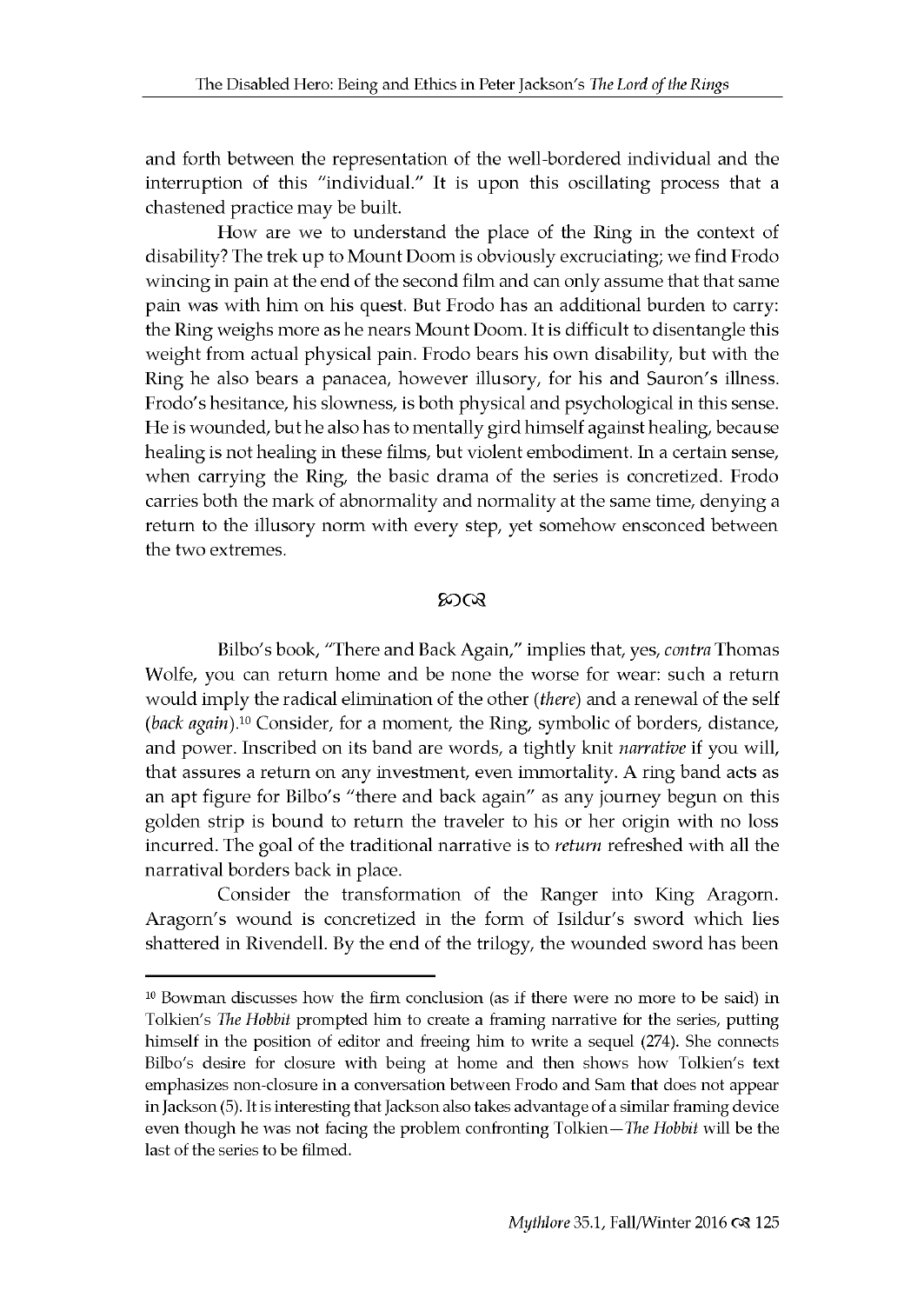reforged and Aragorn has regained what had been lost. There is no clear evidence that something, anything, of the horror of his loss remains. Loss, in other words, has fueled a greater accretion of identity which, separate from a permanent reminder of our mortality — a disability — and connection to others, returns us to Sauron's violent essence.

In a sense, with Aragorn's new bride he has even gained immortality. Prior to whatever mystical catalyst transforms Arwen into a mortal being, her coupling with Aragorn is an interesting image of what Frodo performs. The im m ortal side of this dyad is that side inherent in each of us that yearns for the permanence of borders and the healthy identity that such borders make possible. However, Aragorn is mortal, even dis-credited, and this tension between having one's identity and yet not having one's identity is very much what is asked of Frodo. He must move against an enemy - movement requires a stable sense of self—while acknowledging his connection with that enemy (in the form of Gollum) at every moment. With the economic undertones of the title, *The* Return *of the King*, and the manner in which Arwen is given to Aragorn in the finale it is difficult, however, not to see her as trope for Aragorn earning a return on his investment.<sup>11</sup>

Unlike Aragon, Frodo has no book or film named after him. His narrative is tiresome, interminable. It is a painful narrative because Frodo has no enemy, really, to fight against. He makes friends with his enemies (much to Samwise's dismay). By acknowledging his relation to his enemy Frodo undermines the healthy narrative joy of clear-cut conflict that feeds off of welldefined, well-bordered narratives.

Bilbo found closure (the closure of a children's book, *The Hobbit*). Frodo finds closure impossible. Even if "Frodo Lives," there is no return. We never see him *at home* once he does, finally, return home (there is no wife to wed, or child ren to raise; he stands a part from the natural joys of Hobbit life). We should understand this economically. Derrida describes this as the difference between a restricted and a general economy. In a restricted economy, all risk is predicated on a greater ultimate return on one's investment, which is to say, the self is never really at risk. He writes, "To stay alive, to maintain oneself in life, to work, to defer pleasure, to limit the stakes, to have *respect* for death at the very moment one looks *directly* at it-such is the servile condition of mastery and of the entire history it makes possible" *(WD 255, emphasis in original)*. Here Derrida speaks of the economic manner in which we manage our own beings, never truly

 $11$  From Arwen's standpoint, the situation is entirely different. Her gift to Aragorn can see no return and falls within Derrida's notion of a general economy. Linda Greenwood has w ritten extensively on this topic in Tolkien's texts. See Greenwood's "Love: 'The Gift of Death.'"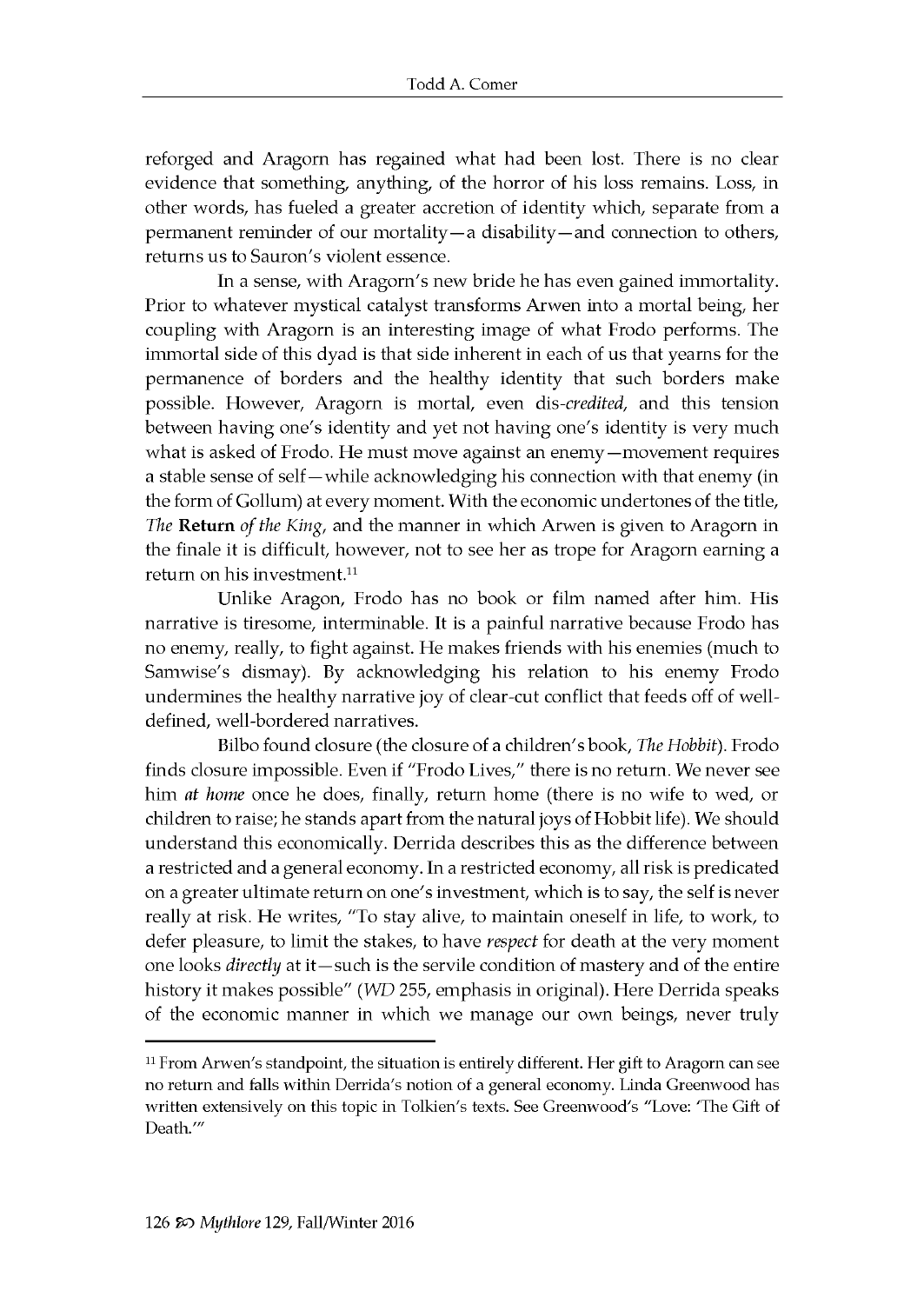risking ourselves. This is no less true of the narratives which constitute our very being. It is only through representation (e.g., such as that inscribed on a ring) that an individual creates that which he or she recognizes as a self (256). Without a narrative, a restricted narrative, our selves are jeopardized, as Frodo's own shaken identity attests. Sauron, then, like Frodo or Aragorn, is also far from home, and his journey is defined by his desire to return home with no loss in power.

On the road to Mount Doom, only Sam holds out hope for a return. Later, after his "return," Frodo explicitly states, as we have seen, that any return home is impossible, "the hurt is too deep" and "How do you pick up the threads of an old life?" There is no return for Frodo. The Ring is broken and so is Frodo. If there were closure, there would also be a return of borders. Closure is what borders do. But the "threads" of his life, like the story he is writing, do not come together. His life and his/story are veritable hemorrhages, as he experiences what Derrida terms a "general economy," the opposite of the playing-it-safe restricted economy.

Sauron's dilemma is that he is also wounded. Jackson's film highlights Sauron's defeat, in this context, by having him defeated by nothing more than a detached finger—just a flesh wound, really. This minor wound mirrors Frodo's own. Sauron wants to heal and the entire movement of his violence has one purpose, to return him to the Ring: that is, to eliminate the space between himself and the Ring. Lacking the Ring, his violence, his action, is muted. Without this Ring —and recall that this Ring is an emblem for his own narratival self-creation—Sauron is exposed to the horror of relation and the groundlessness of his being. He cannot become a substantial living being, the consummate individual, that he so desires. Frodo, similarly wounded, not only assists in giving up the Ring (which promises god-like power even as it squashes one particular self along the way), but, more to the point, leaves behind his un finished narrative, which operates, in fact, as his version of the Ring of Power. If Sauron needs his Ring to be complete, Frodo needs this narrative, a story only he can complete in order to *return* to himself. Bilbo had been "there and back again" and so could Frodo. But, no, he leaves the book behind with another, Sam, choosing to remain wounded and disabled, letting go of his narrative and giving it to another to finish. This is a crucial distinction between Sauron and Frodo. Leaving his narrative behind, he chooses space, the space and relational nature of his wound and of his disability. Had he taken his book with him to Tol Eressea, this trip could have been read in the obvious manner: in pain in the Shire, Jackson whisks his hero off of to health, heaven, and immortality.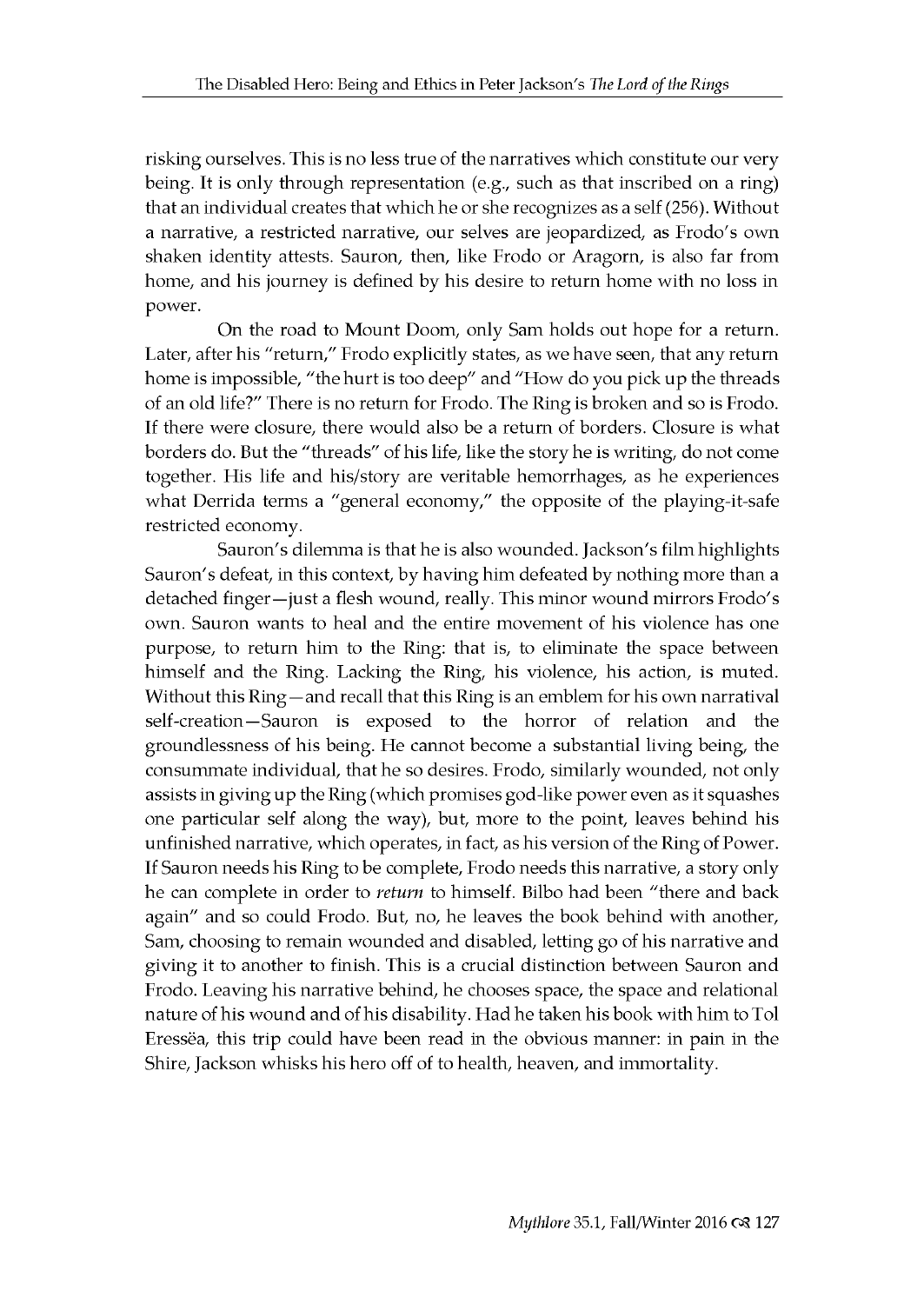The series, of course, seemingly finds perfect closure as Sam and family turn their backs to the viewer and enter their home. Our last image is of a closed door; the last words are, "Well, I'm back." There seem to be two contrary narratives here. Yes, Jackson "wrote" both narratives, but they do not sit well with one another. Frodo's narrative-internal to Sam's "I'm back" narrativedenies closure, preferring to remain un-bordered, open to the other, and disabled (as opposed to that of Sauron). Jackson's tendency, especially toward the end, is to find closure at all costs through overwrought, overproduced, overly controlling sounds and images. As indicated above, the entire series at eleven hours is painful to watch because it is a film about pain and a hero whose heroism is grounded in disability. It is best to understand this ridiculous length as a gamgee of sorts on the part of Jackson. The films must be this long in order to better surround, border, demarcate the sickly narrative at its core: The films operate as a "narrative prosthesis" to use Mitchell's term (20), as the films show us a physical impairment, and, by so doing, substantiate their reason for existing, only to, by the end, to "rehabilitate or fix the deviance" in some manner.

This schema works up to a point in *The Lord of the Rings*. Sauron acts as the dangerously disabled deviant and much of what follows is an attempt to explain his "origins." Then things become a bit murky. To fix the deviance which is Sauron is to deny him normative embodiment; it is to keep him well within the parameters of "abnormal." It is, ultimately, to erase him as a discursive being (again, the inscribed Ring). Sauron, as other, is threatening because he appears to be entering or displacing the norm, the social norms that ground a stable society. This is complicated by the fact that Frodo, more evidently disabled (i.e., deviant), is the one who defeats Sauron. How *is* the viewer of these films supposed to feel about the disabled?

Ultimately, the films privilege disability, I believe, as a position of 'humility' on the level of being. Sauron's disability, as I imply above, is the *materialization* (Mitchell) of one basic idea: that we are (or will be) disabled and that what is dangerous is an obsessive pursuit (via technology) of god-like embodiment which denies our essential sharing, our essential disability.<sup>12</sup> (When we see Sauron's body in the flashbacks, we hardly see it $-i$ t is as if even that embodiment is insubstantial, null, when finally achieved. The end result of power is not wholeness, normativity (as if these states were possible), but a perpetual desire that eats away at the "essence" of our being.) A better way of

<sup>&</sup>lt;sup>12</sup> Jackson and Tolkien's texts do use disability as material metaphors (see Mitchell) to embody certain abstract ideas. This objectification of disability-e.g., how a person with a disability in a story must always seemingly *mean* something and cannot merely just *be* in a narrative—needs to be roundly critiqued. Such a critique is unfortunately not central to this already overly long essay.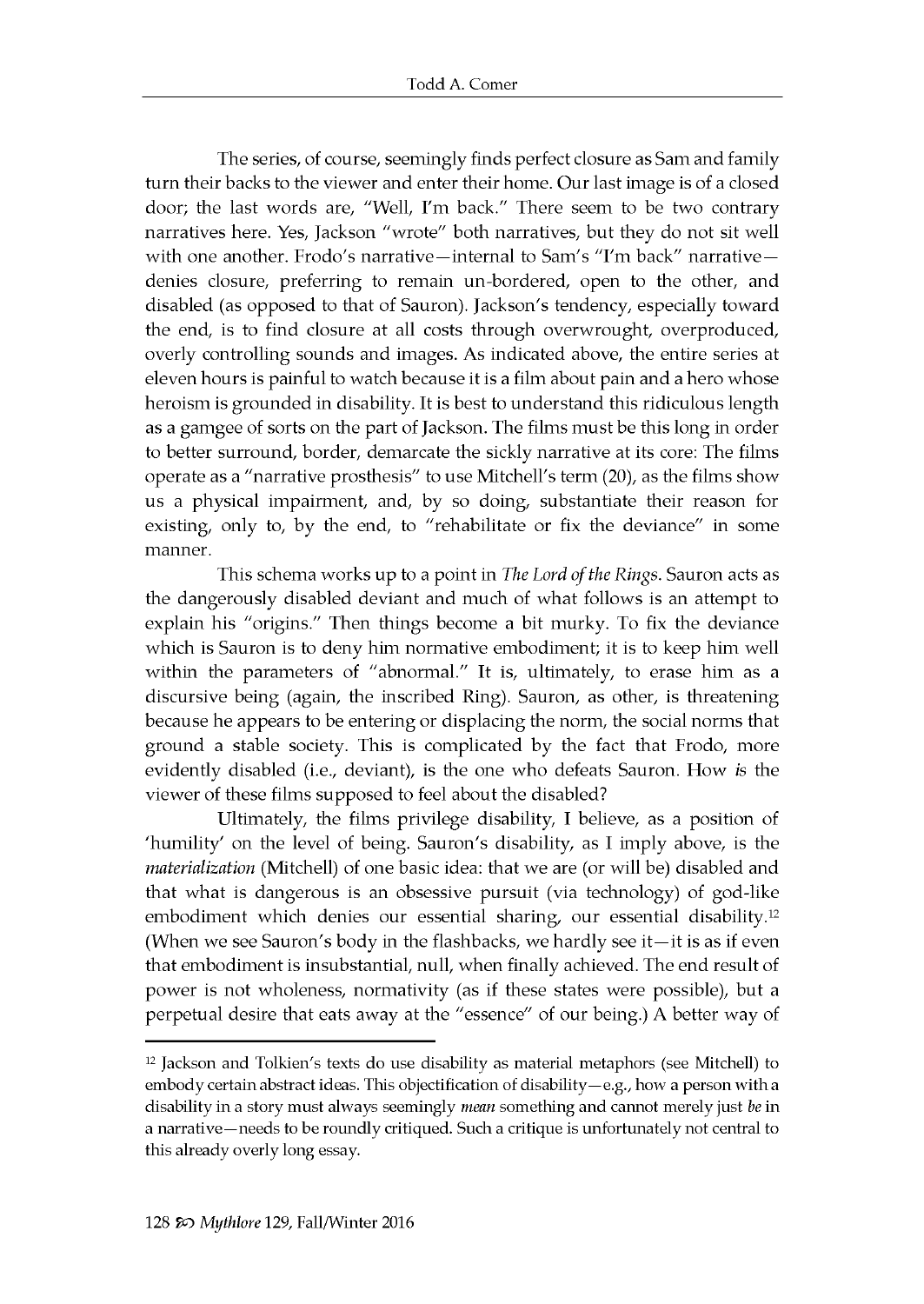putting this perhaps: what is dangerous is our obsessive jockeying for the position of the norm. In that sense, Sauron is not disabled as such, but an image of the majority of humanity (this explains how Sauron can be powerful and yet technically disabled at the same time). Certainly, the mortal position that Frodo exists within cannot be made into a stable and simply exclusive norm.

Jackson's inability to find an end to his film points to the fact that at its center is a narrative that belies god-like embodiment, ends, borders, and closure. Frodo's narrative operates like Mount Doom for Sauron; it "embodies" that crack in the very midst of identity which undermines the individual's pursuit of self-presence. If narratives exist to represent bodily deviance and then to rein in this deviance, this narrative fails in its prosthesis. Or, if we read the films as a critique of norms in the sense elaborated upon above, it succeeds to a remarkable extent in "embodying" the impossibility of the ground upon which healthy subjects are allegedly built.

Ironically, the very fact that Jackson includes a nested narrative implies that his narratival borders are permeable. Borders are solid to the degree that they disallow any serious reflection on their origin and status as natural. Foregrounding Frodo's narrative makes us question Jackson's narrative. Books, narratives generally, rely on a basic division between inside and outside: the author-god is outside; the characters are on the inside. This is a crucial defining border for both identities. Frodo's internal writing of his tale which is the external tale that we are reading/viewing violates this dichotomy-the author is now on the inside after all. The omniscient author-god is undermined as his attempt to abstract his own being from the world he is creating is cast into doubt. This questioning could take an even more basic form: Is Jackson telling the true story as Frodo wrote it? As Tolkien envisioned it? Such questioning undermines the healthy narrative that is inextricably tied to the being of the individual.

If the logic of power is tied up with walls and towers and exclusion, it is fascinating and ironic that that which destroys Sauron is already there in his midst: Mount Doom. The volcano's presence in Mordor demonstrates that there is no such thing as total individuality. Rather, even when we think that we are most in control of ourselves—the world being circled about with walls of steel--even then, at the center of our being, there is a crack. Similarly, the closure Jackson founds on Sam's "Well, I'm back" is shattered by Frodo's disabled narrative that Samwise has brought home with him to the Shire. Frodo says to Sam, "you cannot always be torn in two," but his gift and departure seem to have done just that. Prior to leaving, Sam continued his friendship with Frodo and married. He had the best of both worlds. Now, it seems the communal bond (i.e., border) he had created with Frodo is breached and, even more, Frodo has entrusted him to finish *The Lord of the Rings*, a task of enormous difficulty in light of its history. How does one insert one's own story into another's narrative (the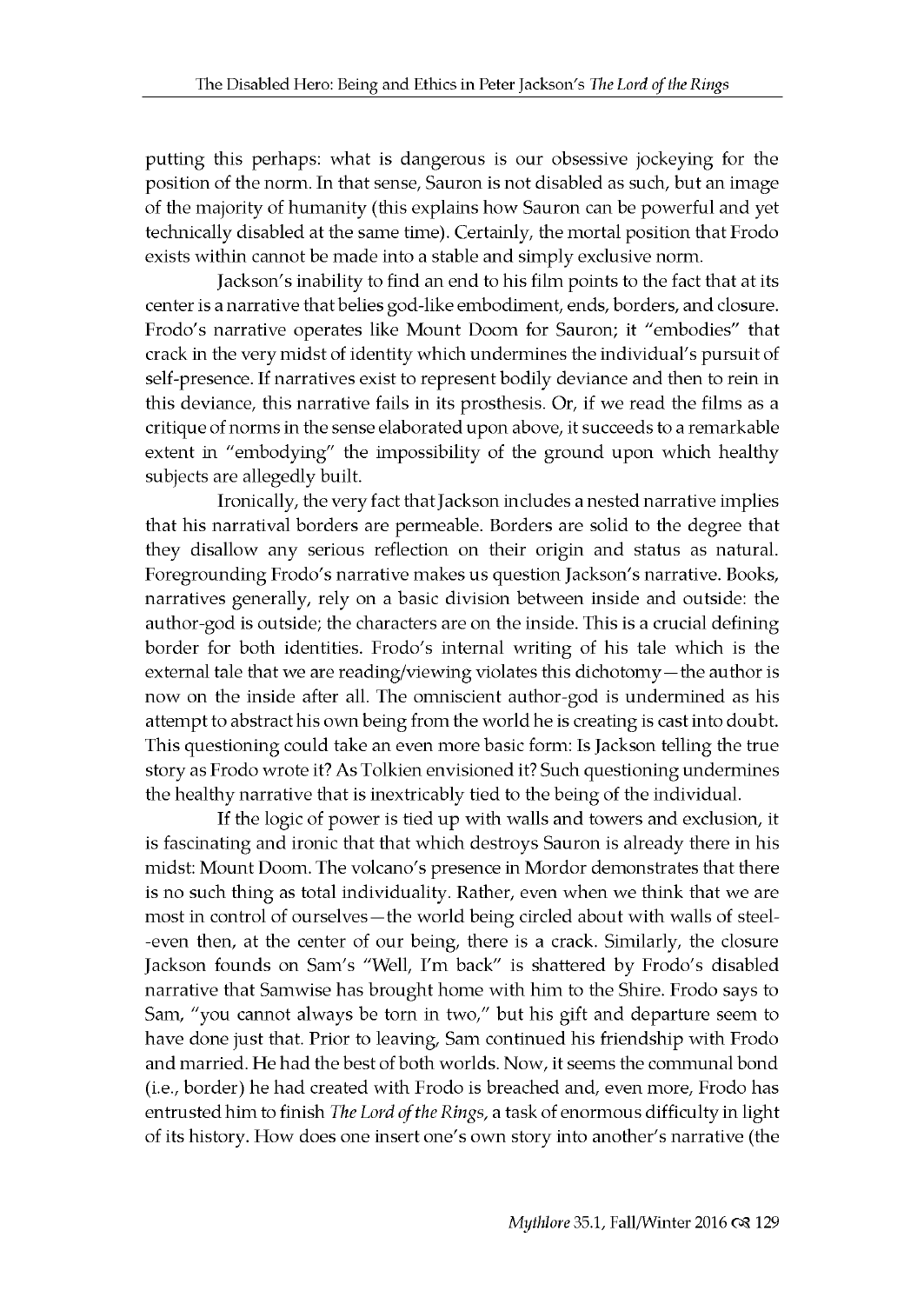n arrative that substantiates and heals them)? How does one do this without simply sub suming the other?

It would take a hero, a disabled hero, to deal justly with such a task.



#### **Works Creep**

- Bataille, Georges. "Christ." *The Bataille Reader,* edited by Fred Botting and Scott Wilson, Blackwell Publisher, 1997, pp. 92-93.
- Battis, Jes. "Gazing Upon Sauron: Hobbits, Elves, and the Queering of the Postcolonial Optic." *Modern Fiction Studies*, vol. 50, no. 4, 2004, pp. 908-926.
- Bowman, Mary R. "The Story Was Already Written: Narrative Theory in *The Lord of the Rings." Narrative,* vol. 14, no. 4, 2006, pp. 272-293.
- Chance, Jane. *The Lord of the Rings: The Mythology of Power.* University Press of Kentucky, 2001.
- Derrida, Jacques. "Living On: Border Lines." A Derrida Reader: Between the Blinds, edited by Peggy Kamuf, Columbia University Press, 1991, pp. 254-268.
- —. *Writing and Difference,* translated by A lan Bass, University of Chicago Press, 1978.
- Flieger, Verlyn. "The Body in Question: The Unhealed Wounds of Frodo Baggins." *The Body in Tolkien's Legendarium: Essays on Middle-Earth Corporeality,* edited by Christopher Vaccaro, McFarland, 2013.
- Foucault, Michel. *Discipline and Punish: The Birth of the Prison*. Translated by Alan Sheridan, Vintage Books, 1995.
- Fynsk, Christopher. "Foreword: Experiences of Finitude." *The Inoperative Community,* by Jean-Luc Nancy, edited by Peter Connor, The University of Minnesota Press, 1991, pp. vii-xxxv.

"Gamgee." Oxford English Dictionary, second edition, 1989.

- Greenwood, Linda. "Love: 'The Gift of Death."" *Tolkien Studies*, vol. 2., no. 1, 2005, pp. 171-195.
- Haraway, Donna. *Simians, Cyborgs, and Women: The Reinvention of Nature*. Routledge, 1991.
- Jackson, Peter, director. *The Fellowship of the Rings. 2001*. Extended DVD edition, New Line Home Entertainment, Inc., 2002.
- -. The Two Towers. 2002. Extended DVD edition, New Line Home Entertainment, Inc., 2003.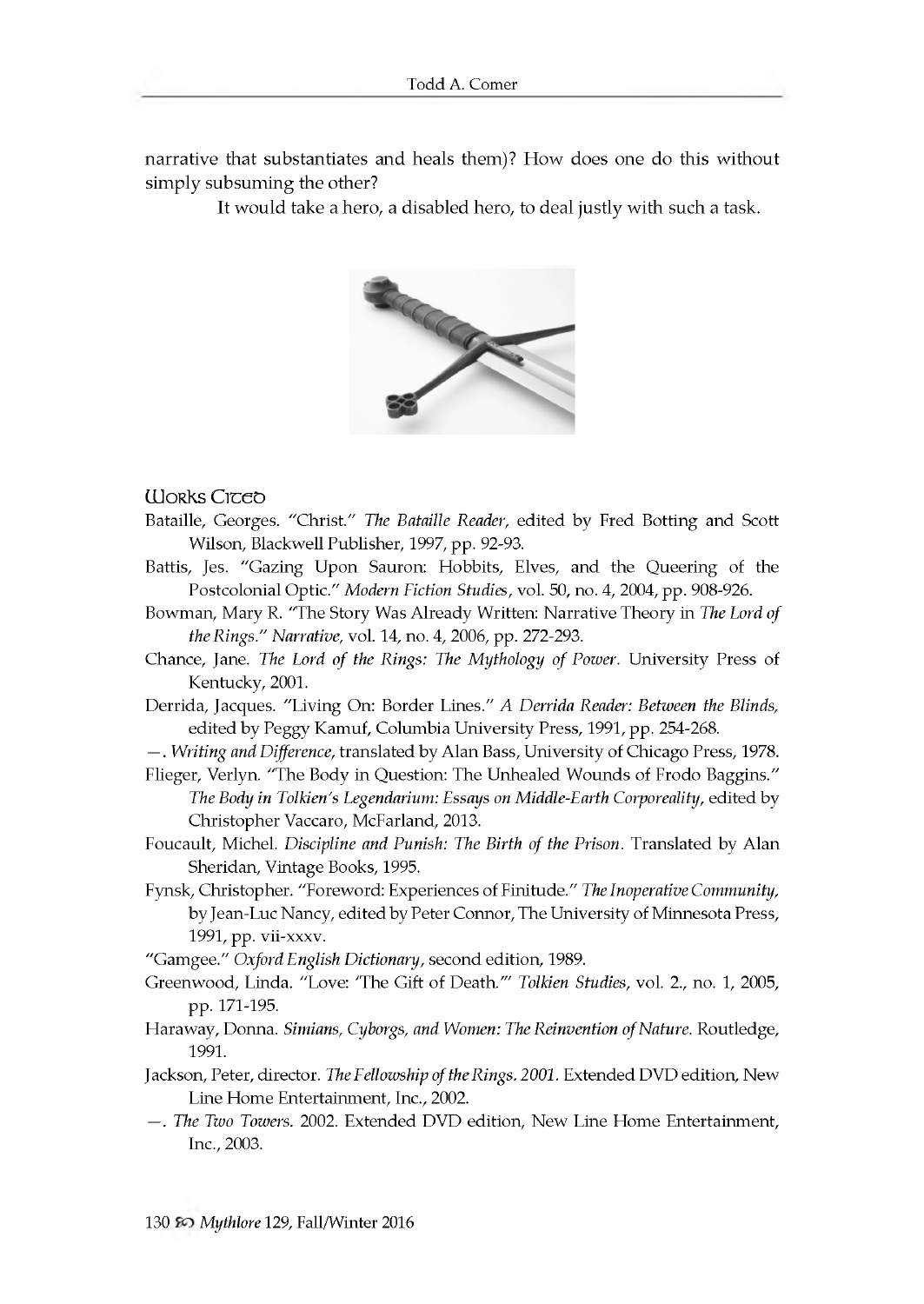- -. The Return of the King. 2003. Extended DVD edition, New Line Home Entertainment, Inc., 2004.
- Longmore, Paul K. *Why I Burned My Book and Other Essays on Disability*. Temple University Press, 2003.
- Mitchell, David T., and Sharon L. Snyder. "Introduction: Disability Studies and the Double Bind of R epresentation." *The Body and Physical Difference: Discourses of Disability*, edited by David Mitchell and Sharon Snyder, U of Michigan Press, 1997, pp. 1-31.
- Mitchell, David T. "Narrative Prosthesis and the Materiality of Metaphor." Disability *Studies: Enabling the Humanities,* edited by Sharon L. Snyder et al., Modern Language Association, 2002, pp. 15-30.
- Nancy, Jean-Luc. *The Inoperative Community*. Edited by Peter Connor, The University of Minnesota Press, 1991.
- Senior, W.A. "Loss Eternal in J.R.R. Tolkien's Middle-earth." *J.R.R. Tolkien and His Literary Resonances: Views of Middle-earth,* edited by George Clark and Daniel Timmons, Greenwood Press, 2000, pp. 173-182.
- Shippey, Tom. "Orcs, W raiths, Wights: Tolkien's Images of Evil." *J.R.R. Tolkien and His Literary Resonances: Views of Middle-earth,* edited by George Clark and Daniel Timmons, Greenwood Press, 2000, pp. 183-198.
- Sinex, Margaret. "Wounded by War: Men's Bodies in the Prose Tradition of *The Children of Hurin." Baptism of Fire: The Birth of the Modern British Fantastic in World War I. Ed. Janet Brennan Croft. Altadena, CA: The Mythopoeic Press,* 2015. 38-59.
- Tolkien, J.R.R. *The Lord of the Rings*. 50th Anniversary ed., Houghton Mifflin Company, 2004.

#### A bou c the Auchor

TODD A. COMER teaches English at Defiance College where teaches a wide variety of texts, including, comics, films, and novels. He is currently w riting a m onograph on the films of Peter Weir. He blogs, albeit infrequently, at toddcomer.com.